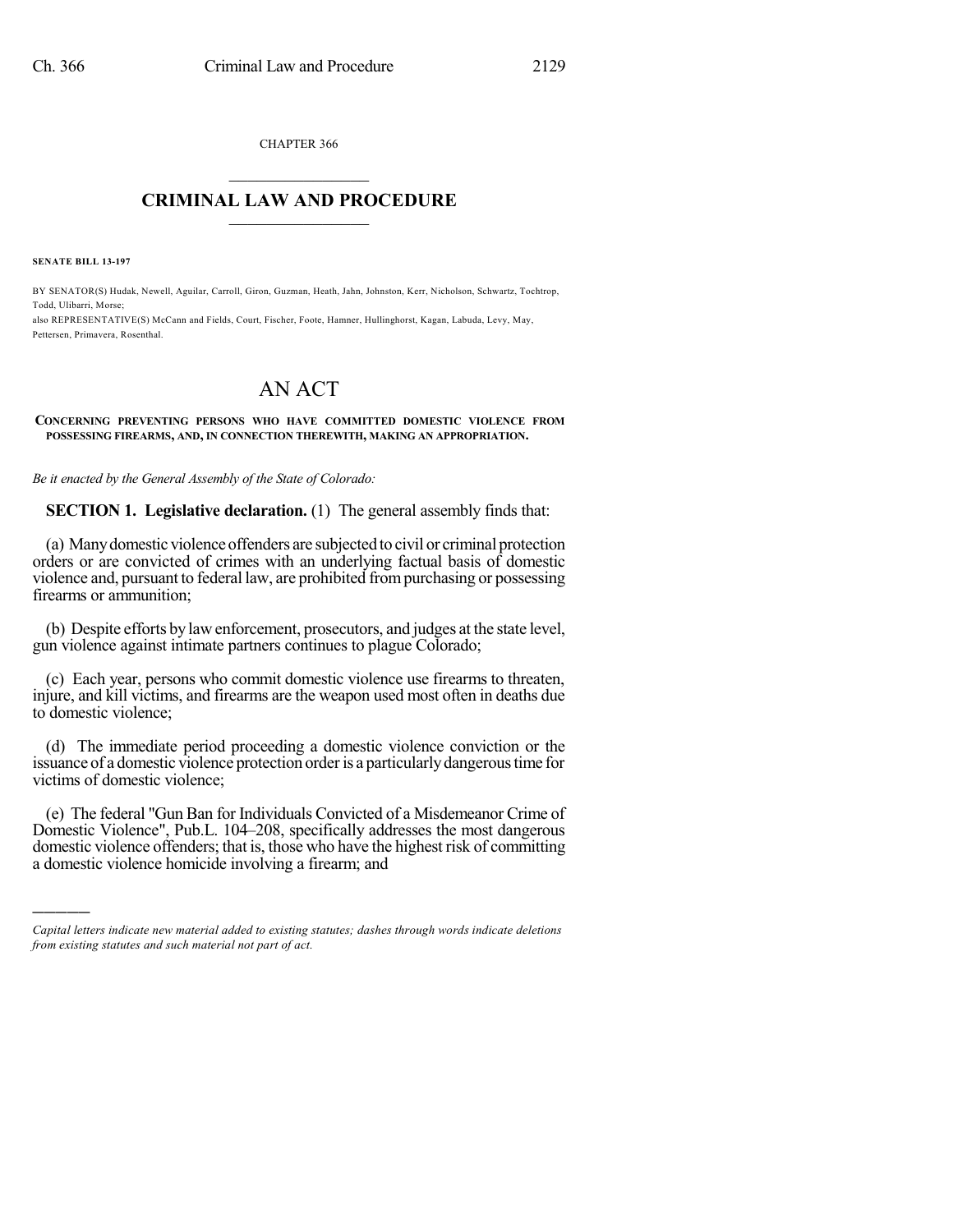(f) State enforcement ofthese federal lawsis needed and isthe keyto help protect victims of domestic violence and their children.

(2) Now, therefore, the general assembly hereby declares that if a person is convicted of a qualifying misdemeanor orfelony offense with an underlying factual basis of domestic violence or subjected to a qualifying civil or mandatory criminal protection order that prohibits the person from purchasing or possessing firearms or ammunition under the federal "Gun Control Act of 1968", chapter 44 of title 18, U.S.C., as amended, the court shall require the respondent to:

(a) Refrain from possessing or purchasing any firearm or ammunition for the duration of the order; and

(b) Relinquish any firearm or ammunition in the respondent's immediate possessionor control orsubjecttothe respondent'simmediatepossessionor control.

**SECTION 2.** In Colorado Revised Statutes, 18-6-803.5, **amend** (1) as follows:

**18-6-803.5. Crime of violation of a protection order - penalty - peace officers' duties.** (1) A person commits the crime of violation of a protection order if, after the person has been personally served with a protection order that identifies the person as a restrained person or otherwise has acquired from the court or law enforcement personnel actual knowledge of the contents of a protection order that identifies the person as a restrained person, the person:

(a) Contacts, harasses, injures, intimidates, molests, threatens, or touches the protected person or protected property, including an animal, identified in the protection order or enters or remains on premises or comes within a specified distance of the protected person, protected property, including an animal, or premises or violates any other provision of the protection order to protect the protected person from imminent danger to life or health, and such conduct is prohibited by the protection order; or

(b) Except as permitted pursuant to section 18-13-126 (1) (b), hires, employs, or otherwise contracts with another person to locate or assist in the location of the protected person; OR

(c) VIOLATES A CIVIL PROTECTION ORDER ISSUED PURSUANT TO SECTION 13-14-102 (22), C.R.S., OR PURSUANT TO SECTION 18-1-1001 (9) BY:

(I) POSSESSING OR ATTEMPTING TO PURCHASE OR RECEIVE A FIREARM OR AMMUNITION WHILE THE PROTECTION ORDER IS IN EFFECT; OR

(II) FAILING TO TIMELY FILE A RECEIPT OR WRITTEN STATEMENT WITH THE COURT AS DESCRIBED IN SECTION 13-14-102 (22) (i), C.R.S., OR IN SECTION 18-1-1001 (9)  $(i)$  OR 18-6-801 $(8)$   $(i)$ .

**SECTION 3.** In Colorado Revised Statutes, 13-14-102, **add** (22) as follows:

**13-14-102. Civil protection orders - legislative declaration.** (22) (a) WHEN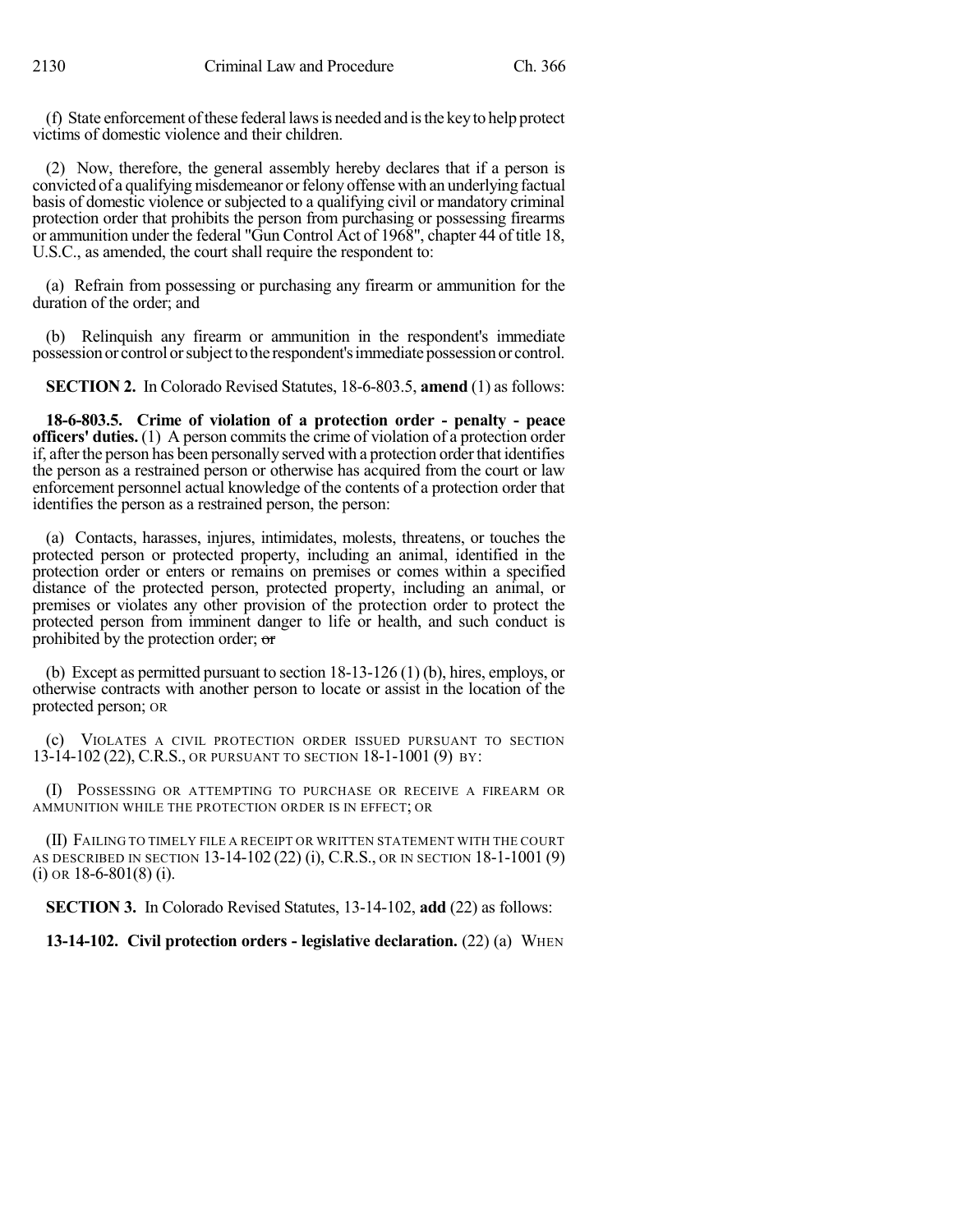THE COURT SUBJECTS A PERSON TO A CIVIL PROTECTION ORDER TO PREVENT DOMESTIC ABUSE, WHICH PROTECTION ORDER QUALIFIES AS AN ORDER DESCRIBED IN 18 U.S.C. SEC. 922 (d)  $(8)$  and  $(g)$   $(8)$ , the court, as part of such order:

(I) SHALL ORDER THE PERSON TO:

(A) REFRAIN FROM POSSESSING OR PURCHASING ANY FIREARM OR AMMUNITION FOR THE DURATION OF THE ORDER; AND

(B) RELINQUISH, FOR THE DURATION OF THE ORDER, ANY FIREARM OR AMMUNITION IN THE RESPONDENT'S IMMEDIATE POSSESSION OR CONTROL OR SUBJECT TO THE RESPONDENT'S IMMEDIATE POSSESSION OR CONTROL; AND

(II) MAY REQUIRE THAT BEFORE THE PERSON IS RELEASED FROM CUSTODY ON BOND, THE PERSON SHALL RELINQUISH, FOR THE DURATION OF THE ORDER, ANY FIREARM OR AMMUNITION IN THE PERSON'S IMMEDIATE POSSESSION OR CONTROL OR SUBJECT TO THE PERSON'S IMMEDIATE POSSESSION OR CONTROL.

(b) (I) EXCEPT AS DESCRIBED IN SUBPARAGRAPH (II) OF THIS PARAGRAPH (b), UPON ISSUANCE OF AN ORDER PURSUANT TO PARAGRAPH (a) OF THIS SUBSECTION (22), THE RESPONDENT SHALL RELINQUISH ANY FIREARM OR AMMUNITION:

(A) NOT MORE THAN TWENTY-FOUR HOURS AFTER BEING SERVED WITH THE ORDER IN OPEN COURT; OR

(B) NOT MORE THAN FORTY-EIGHT HOURS AFTER BEING SERVED WITH THE ORDER OUTSIDE OF THE COURT.

(II) A COURT MAY ALLOW A RESPONDENT UP TO SEVENTY-TWO HOURS TO RELINQUISH A FIREARM OR UP TO FIVE DAYS TO RELINQUISH AMMUNITION PURSUANT TO SUBPARAGRAPH (I) OF THIS PARAGRAPH (b) IF THE RESPONDENT DEMONSTRATES TO THE SATISFACTION OF THE COURT THAT HE OR SHE IS UNABLE TO COMPLY WITHIN THE TIME FRAME SET FORTH IN SAID SUBPARAGRAPH (I).

(III) TO SATISFY THE REQUIREMENT IN SUBPARAGRAPH (I) OF THIS PARAGRAPH (b), THE RESPONDENT MAY:

(A) SELL OR TRANSFER POSSESSION OF THE FIREARM OR AMMUNITION TO A FEDERALLY LICENSED FIREARMS DEALER DESCRIBED IN 18 U.S.C. SEC. 923, AS AMENDED; EXCEPT THAT THIS PROVISION SHALL NOT BE INTERPRETED TO REQUIRE ANY FEDERALLY LICENSED FIREARMS DEALER TO PURCHASE OR ACCEPT POSSESSION OF ANY FIREARM OR AMMUNITION;

(B) ARRANGE FOR THE STORAGE OF THE FIREARM OR AMMUNITION BY A LAW ENFORCEMENT AGENCY; EXCEPT THAT THIS PROVISION SHALL NOT BE INTERPRETED TO REQUIRE ANY LAW ENFORCEMENT AGENCY TO PROVIDE STORAGE OF FIREARMS OR AMMUNITION FOR ANY PERSON; OR

(C) SELL OR OTHERWISE TRANSFER THE FIREARM OR AMMUNITION TO A PRIVATE PARTY WHO MAY LEGALLY POSSESS THE FIREARM OR AMMUNITION; EXCEPT THAT A PERSON WHO SELLS OR TRANSFERS A FIREARM PURSUANT TO THIS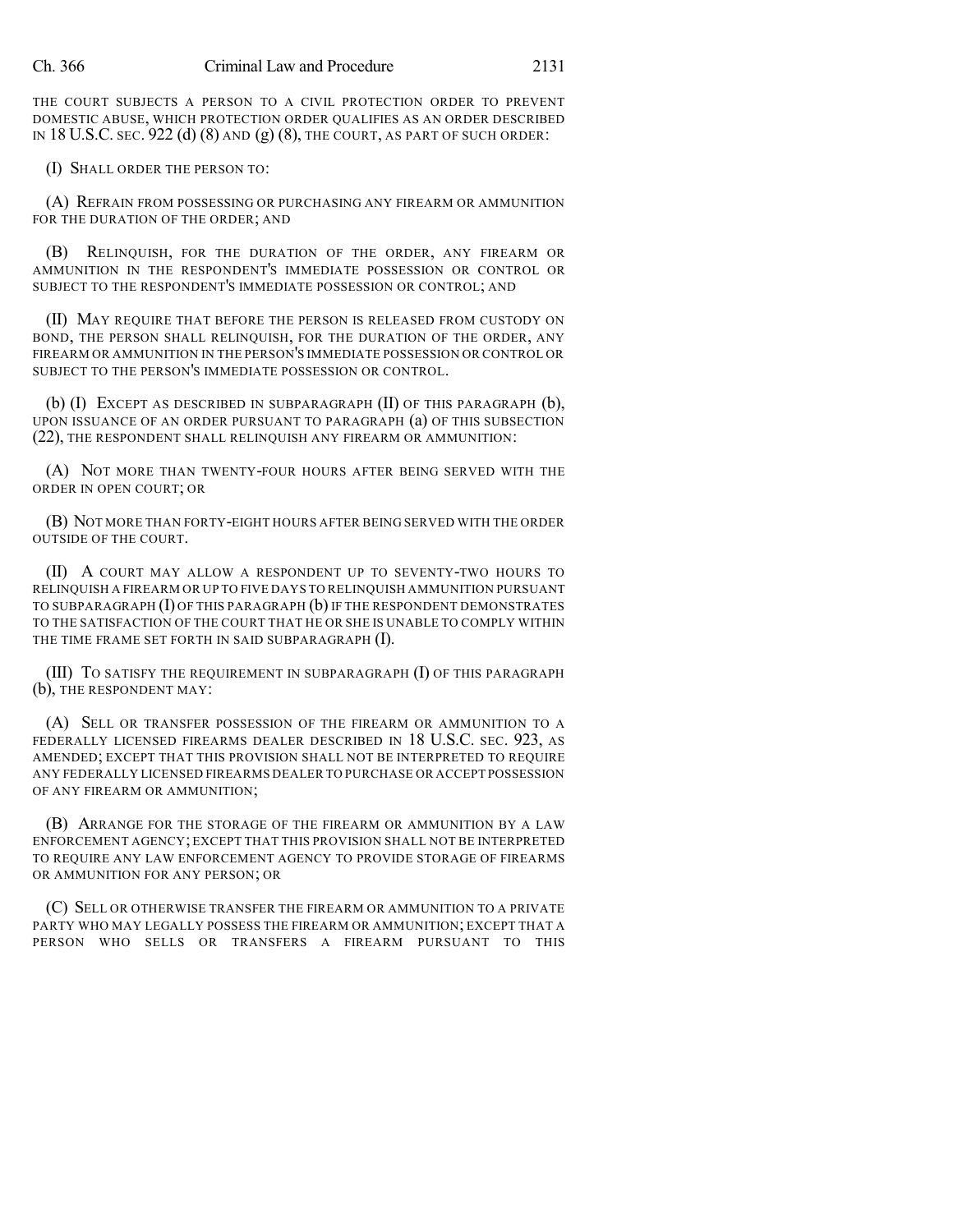SUB-SUBPARAGRAPH (C) SHALL SATISFY ALL OF THE PROVISIONS OF SECTION 18-12-112, C.R.S., CONCERNING PRIVATE FIREARMS TRANSFERS, INCLUDING BUT NOT LIMITED TO THE PERFORMANCE OF A CRIMINAL BACKGROUND CHECK OF THE TRANSFEREE.

(c) IF A RESPONDENT IS UNABLE TO SATISFY THE PROVISIONS OF PARAGRAPH (b) OF THIS SUBSECTION (22) BECAUSE HE OR SHE IS INCARCERATED OR OTHERWISE HELD IN THE CUSTODY OF A LAW ENFORCEMENT AGENCY, THE COURT SHALL REQUIRE THE RESPONDENT TO SATISFY SUCH PROVISIONS NOT MORE THAN TWENTY-FOUR HOURS AFTER HIS OR HER RELEASE FROM INCARCERATION OR CUSTODY OR BE HELD IN CONTEMPT OF COURT. NOTWITHSTANDING ANY PROVISION OF THIS PARAGRAPH (c), THE COURT MAY, IN ITS DISCRETION, REQUIRE THE RESPONDENT TO RELINQUISH ANY FIREARM OR AMMUNITION IN THE RESPONDENT'S IMMEDIATE POSSESSION OR CONTROL OR SUBJECT TO THE RESPONDENT'S IMMEDIATE POSSESSION OR CONTROL BEFORE THE END OF THE RESPONDENT'S INCARCERATION. IN SUCH A CASE, A RESPONDENT'S FAILURE TO RELINQUISH A FIREARM OR AMMUNITION AS REQUIRED SHALL CONSTITUTE CONTEMPT OF COURT.

(d) A FEDERALLY LICENSED FIREARMS DEALER WHO TAKES POSSESSION OF A FIREARM OR AMMUNITION PURSUANT TO THIS SECTION SHALL ISSUE A RECEIPT TO THE RESPONDENT AT THE TIME OF RELINQUISHMENT. THE FEDERALLY LICENSED FIREARMS DEALER SHALL NOT RETURN THE FIREARM OR AMMUNITION TO THE RESPONDENT UNLESS THE DEALER:

(I) CONTACTS THE BUREAU TO REQUEST THAT A BACKGROUND CHECK OF THE RESPONDENT BE PERFORMED; AND

(II) OBTAINS APPROVAL OF THE TRANSFER FROM THE BUREAU AFTER THE PERFORMANCE OF THE BACKGROUND CHECK.

(e) A LOCAL LAW ENFORCEMENT AGENCY MAY ELECT TO STORE FIREARMS OR AMMUNITION FOR PERSONS PURSUANT TO THIS SUBSECTION (22). IF AN AGENCY SO ELECTS:

(I) THE AGENCY MAY CHARGE A FEE FOR SUCH STORAGE, THE AMOUNT OF WHICH SHALL NOT EXCEED THE DIRECT AND INDIRECT COSTS INCURRED BY THE AGENCY IN PROVIDING SUCH STORAGE;

(II) THE AGENCY MAY ESTABLISH POLICIES FOR DISPOSAL OF ABANDONED OR STOLEN FIREARMS OR AMMUNITION; AND

(III) THE AGENCY SHALL ISSUE A RECEIPT TO EACH RESPONDENT AT THE TIME THE RESPONDENT RELINQUISHES POSSESSION OF A FIREARM OR AMMUNITION.

(f) IF A LOCAL LAW ENFORCEMENT AGENCY ELECTS TO STORE FIREARMS OR AMMUNITION FOR PERSONS PURSUANT TO THIS SUBSECTION (22), THE LAW ENFORCEMENT AGENCY SHALL NOT RETURN THE FIREARM OR AMMUNITION TO THE RESPONDENT UNLESS THE AGENCY:

(I) CONTACTS THE BUREAU TO REQUEST THAT A BACKGROUND CHECK OF THE RESPONDENT BE PERFORMED; AND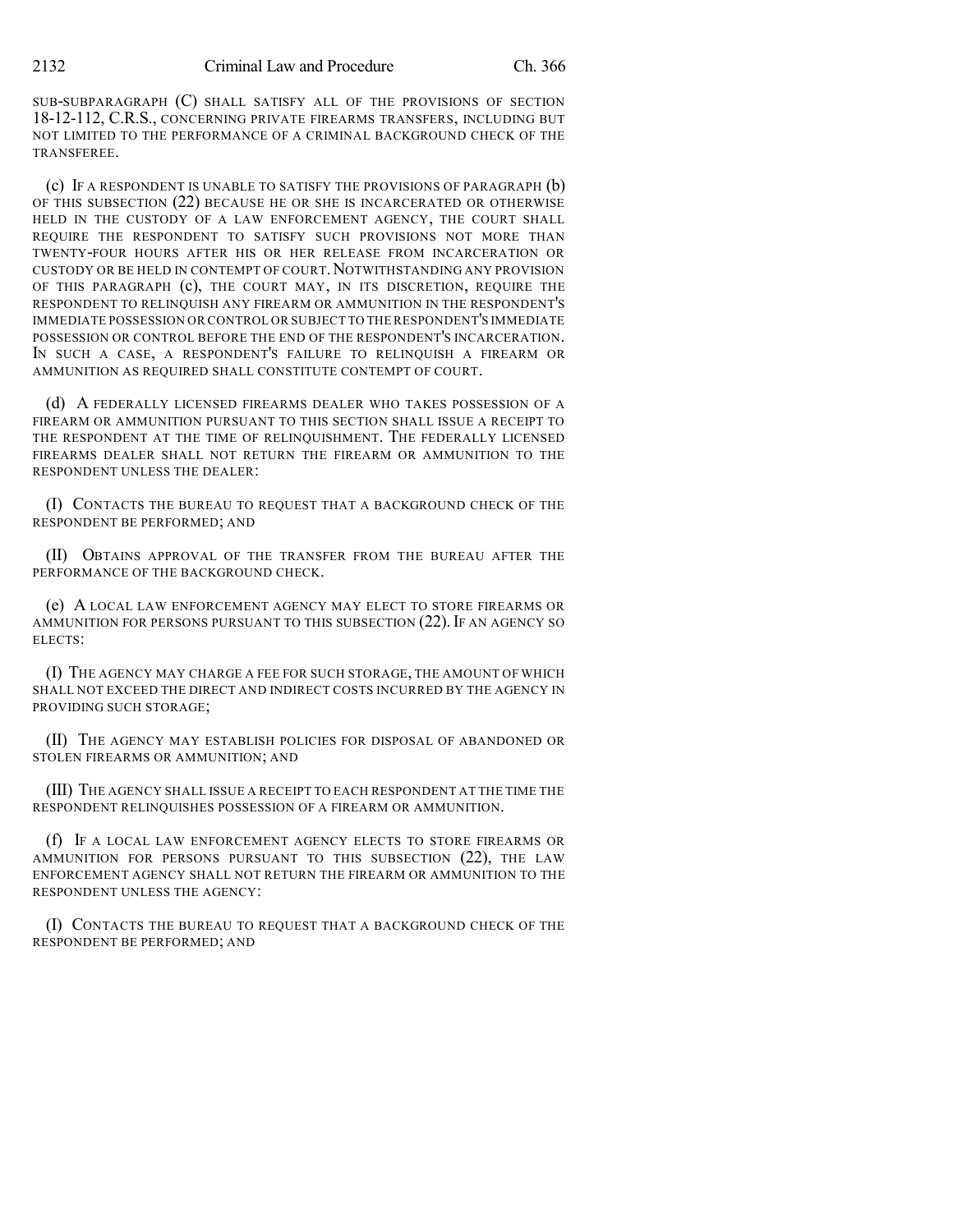(II) OBTAINS APPROVAL OF THE TRANSFER FROM THE BUREAU AFTER THE PERFORMANCE OF THE BACKGROUND CHECK.

(g) (I) A LAW ENFORCEMENT AGENCY THAT ELECTS TO STORE A FIREARM OR AMMUNITION FOR A PERSON PURSUANT TO THIS SUBSECTION (22) MAY ELECT TO CEASE STORINGTHE FIREARM OR AMMUNITION.ALAW ENFORCEMENT AGENCY THAT ELECTS TO CEASE STORING A FIREARM OR AMMUNITION FOR A PERSON SHALL NOTIFY THE PERSON OFSUCH DECISION AND REQUEST THAT THE PERSON IMMEDIATELY MAKE ARRANGEMENTS FOR THE TRANSFER OF THE POSSESSION OF THE FIREARM OR AMMUNITION TO THE PERSON OR, IF THE PERSON IS PROHIBITED FROM POSSESSING A FIREARM,TO ANOTHER PERSON WHO IS LEGALLY PERMITTED TO POSSESS A FIREARM.

(II) IF A LAW ENFORCEMENT AGENCY ELECTS TO CEASE STORING A FIREARM OR AMMUNITION FOR A PERSON AND NOTIFIES THE PERSON AS DESCRIBED IN SUBPARAGRAPH  $(I)$  OF THIS PARAGRAPH  $(g)$ , THE LAW ENFORCEMENT AGENCY MAY DISPOSE OF THE FIREARM OR AMMUNITION IF THE PERSON FAILS TO MAKE ARRANGEMENTS FOR THE TRANSFER OF THE FIREARM OR AMMUNITION AND COMPLETE SAID TRANSFER WITHIN NINETY DAYS OF RECEIVING SUCH NOTIFICATION.

(h) IF A RESPONDENT SELLS OR OTHERWISE TRANSFERS A FIREARM OR AMMUNITION TO A PRIVATE PARTY WHO MAY LEGALLY POSSESS THE FIREARM OR AMMUNITION, AS DESCRIBED IN SUB-SUBPARAGRAPH (C)OF SUBPARAGRAPH (III)OF PARAGRAPH (b) OF THIS SUBSECTION (22), THE RESPONDENT SHALL ACQUIRE:

(I) FROM THE TRANSFEREE, A WRITTEN RECEIPT ACKNOWLEDGING THE TRANSFER, WHICH RECEIPT SHALL BE DATED AND SIGNED BY THE RESPONDENT AND THE TRANSFEREE; AND

(II) FROM THE LICENSED GUN DEALER WHO REQUESTS FROM THE BUREAU A BACKGROUND CHECK OF THE TRANSFEREE, AS DESCRIBED IN SECTION 18-12-112, C.R.S., A WRITTEN STATEMENT OF THE RESULTS OF THE BACKGROUND CHECK.

(i) (I) NOT MORE THAN THREE BUSINESS DAYS AFTER THE RELINQUISHMENT, THE RESPONDENT SHALL FILE A COPY OF THE RECEIPT ISSUED PURSUANT TO PARAGRAPH (d), (e), OR (h) OF THIS SUBSECTION (22), AND, IF APPLICABLE, THE WRITTEN STATEMENT OF THE RESULTS OF A BACKGROUND CHECK PERFORMED ON THE RESPONDENT, AS DESCRIBED IN SUBPARAGRAPH (II) OF PARAGRAPH (h) OF THIS SUBSECTION (22), WITH THE COURT AS PROOF OF THE RELINQUISHMENT. IF A RESPONDENT FAILS TO TIMELY FILE A RECEIPT OR WRITTEN STATEMENT AS DESCRIBED IN THIS PARAGRAPH (i):

(A) THE FAILURE CONSTITUTES A VIOLATION OF THE PROTECTION ORDER PURSUANT TO SECTION 18-6-803.5 (1) (c), C.R.S.; AND

(B) THE COURT SHALL ISSUE A WARRANT FOR THE RESPONDENT'S ARREST.

(II) IN ANY SUBSEQUENT PROSECUTION FOR A VIOLATION OF A PROTECTION ORDER DESCRIBED IN THIS PARAGRAPH (i), THE COURT SHALL TAKE JUDICIAL NOTICE OF THE DEFENDANT'S FAILURE TO FILE A RECEIPT OR WRITTEN STATEMENT, WHICH WILL CONSTITUTE PRIMA FACIE EVIDENCE OF A VIOLATION OF THE PROTECTION ORDER PURSUANT TO SECTION 18-6-803.5(1)(c), C.R.S., AND TESTIMONY OF THE CLERK OF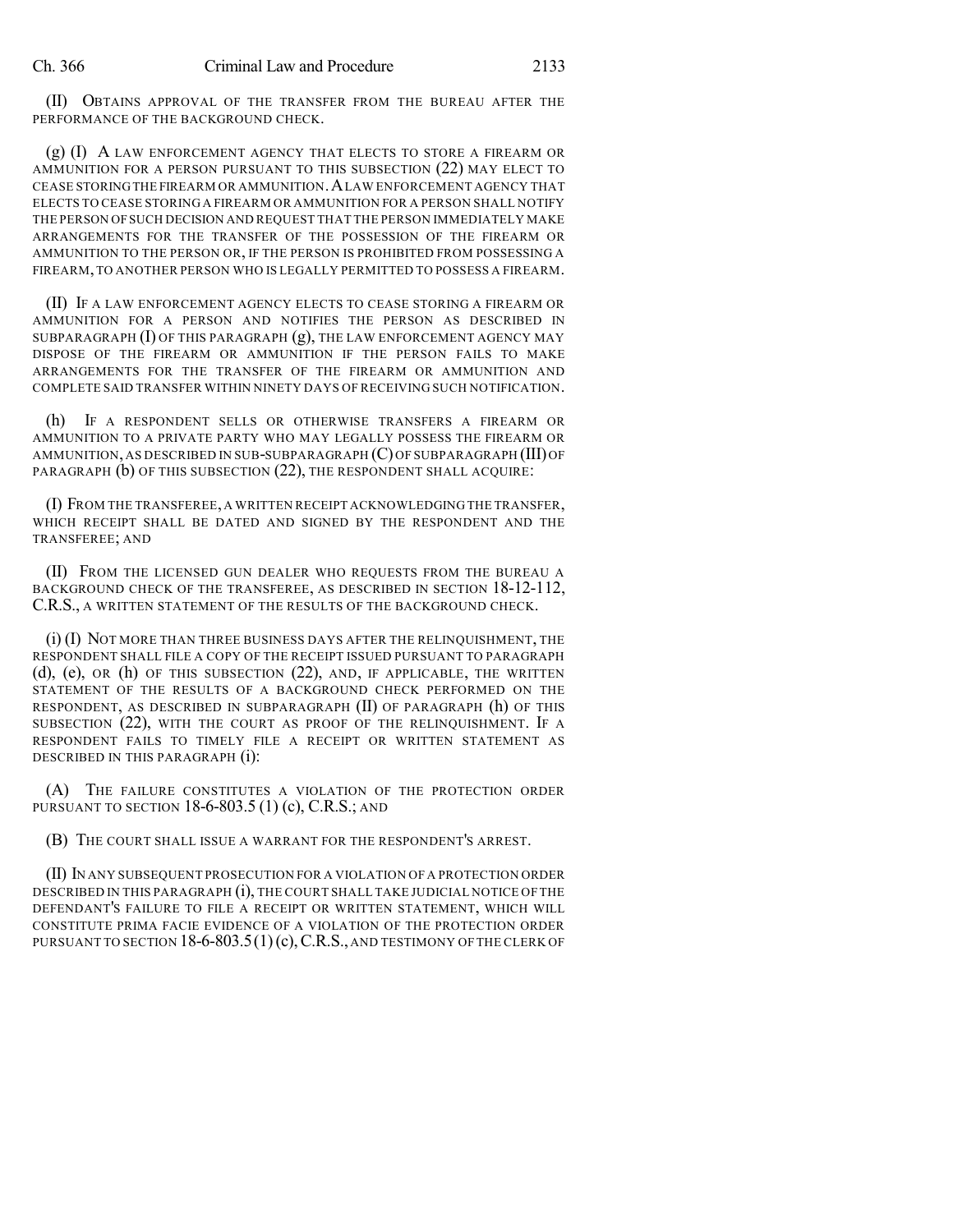THE COURT OR HIS OR HER DEPUTY IS NOT REQUIRED.

(j) NOTHING IN THIS SUBSECTION (22) SHALL BE CONSTRUED TO LIMIT A RESPONDENT'S RIGHT TO PETITION THE COURT FOR DISMISSAL OF A PROTECTION ORDER.

(k) A PERSON SUBJECT TO A CIVIL PROTECTION ORDER ISSUED PURSUANT TO SUBSECTION (1.5) OF THIS SECTION WHO POSSESSES OR ATTEMPTS TO PURCHASE OR RECEIVE A FIREARM OR AMMUNITION WHILE THE PROTECTION ORDER IS IN EFFECT VIOLATES THE ORDER PURSUANT TO SECTION 18-6-803.5 (1) (c), C.R.S.

(l) (I) ALAW ENFORCEMENT AGENCY THAT ELECTS IN GOOD FAITH TO NOT STORE A FIREARM OR AMMUNITION FOR A PERSON PURSUANT TO SUB-SUBPARAGRAPH  $(B)$ OF SUBPARAGRAPH (III) OF PARAGRAPH (b) OF THIS SUBSECTION (22) SHALL NOT BE HELD CRIMINALLY OR CIVILLY LIABLE FOR SUCH ELECTION NOT TO ACT.

(II) ALAW ENFORCEMENT AGENCY THAT RETURNS POSSESSION OF A FIREARM OR AMMUNITION TO A PERSON IN GOOD FAITH AS PERMITTED BY PARAGRAPH (f) OF THIS SUBSECTION (22) SHALL NOT BE HELD CRIMINALLY OR CIVILLY LIABLE FOR SUCH ACTION.

**SECTION 4.** In Colorado Revised Statutes, 18-1-1001, **add** (9) as follows:

**18-1-1001. Protection order against defendant.** (9) (a) WHEN THE COURT SUBJECTS A DEFENDANT TO A MANDATORY PROTECTION ORDER THAT QUALIFIES AS AN ORDER DESCRIBED IN 18 U.S.C. SEC.  $922$  (g) (8), the court, as part of such ORDER:

(I) SHALL ORDER THE DEFENDANT TO:

(A) REFRAIN FROM POSSESSING OR PURCHASING ANY FIREARM OR AMMUNITION FOR THE DURATION OF THE ORDER; AND

(B) RELINQUISH, FOR THE DURATION OF THE ORDER, ANY FIREARM OR AMMUNITION IN THE DEFENDANT'S IMMEDIATE POSSESSION OR CONTROL OR SUBJECT TO THE DEFENDANT'S IMMEDIATE POSSESSION OR CONTROL; AND

(II) MAY REQUIRE THAT BEFORE THE DEFENDANT IS RELEASED FROM CUSTODY ON BOND, THE DEFENDANT SHALL RELINQUISH, FOR THE DURATION OF THE ORDER, ANY FIREARM OR AMMUNITION IN THE DEFENDANT'S IMMEDIATE POSSESSION OR CONTROL OR SUBJECT TO THE DEFENDANT'S IMMEDIATE POSSESSION OR CONTROL.

(b) UPON ISSUANCE OF AN ORDER PURSUANT TO PARAGRAPH (a) OF THIS SUBSECTION  $(9)$ , THE DEFENDANT SHALL RELINQUISH ANY FIREARM OR AMMUNITION NOT MORE THAN TWENTY-FOUR HOURS AFTER BEING SERVED WITH THE ORDER; EXCEPT THAT A COURT MAY ALLOW A DEFENDANT UP TO SEVENTY-TWO HOURS TO RELINQUISH A FIREARM OR UP TO FIVE DAYS TO RELINQUISH AMMUNITION PURSUANT TO THIS PARAGRAPH (b) IF THE DEFENDANT DEMONSTRATES TO THE SATISFACTION OF THE COURT THAT HE OR SHE IS UNABLE TO COMPLY WITHIN TWENTY-FOUR HOURS. TO SATISFY THIS REQUIREMENT, THE DEFENDANT MAY: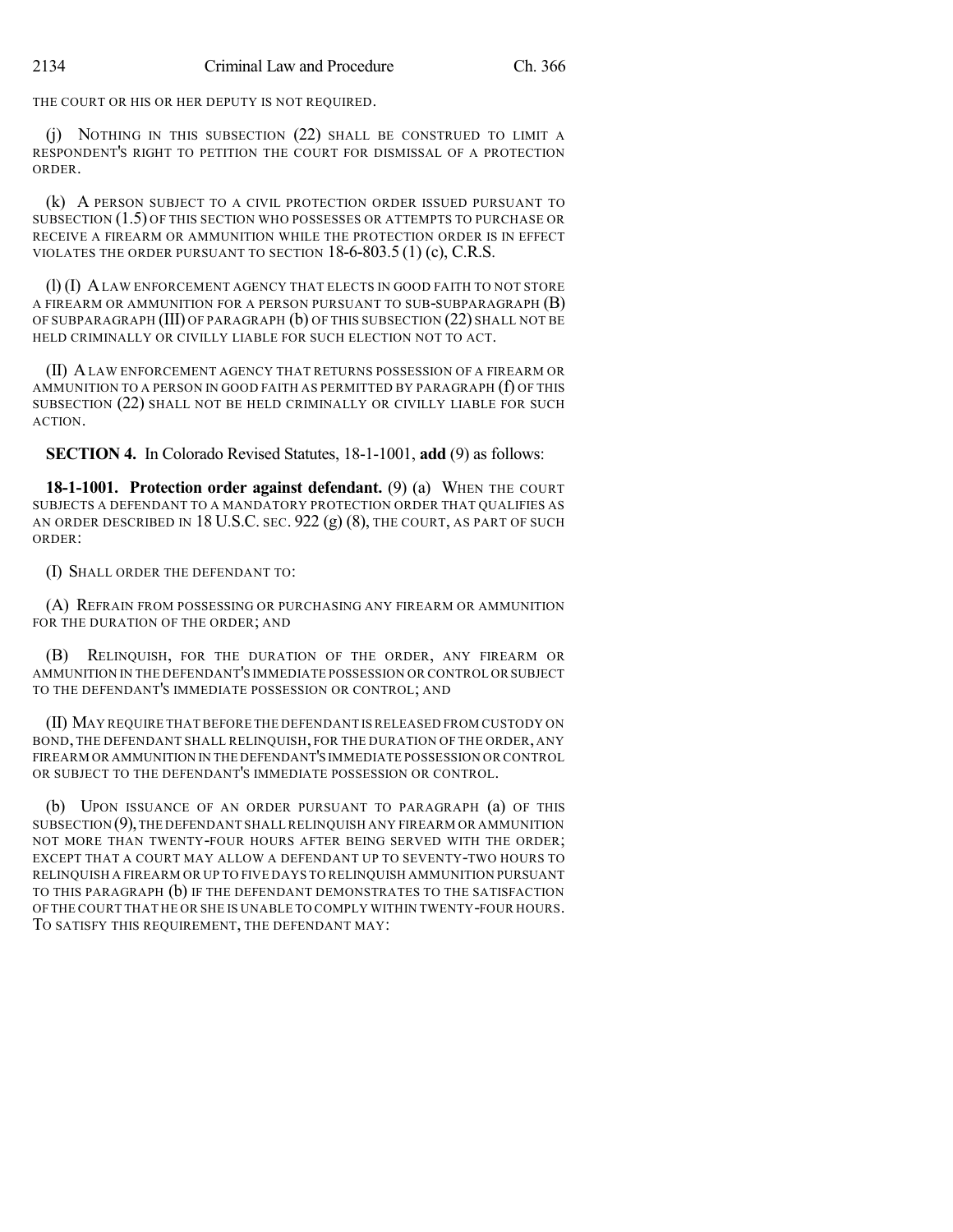#### Ch. 366 Criminal Law and Procedure 2135

(I) SELL OR TRANSFER POSSESSION OF THE FIREARM OR AMMUNITION TO A FEDERALLY LICENSED FIREARMS DEALER DESCRIBED IN 18 U.S.C. SEC. 923, AS AMENDED; EXCEPT THAT THIS PROVISION SHALL NOT BE INTERPRETED TO REQUIRE ANY FEDERALLY LICENSED FIREARMS DEALER TO PURCHASE OR ACCEPT POSSESSION OF ANY FIREARM OR AMMUNITION;

(II) ARRANGE FOR THE STORAGE OF THE FIREARM OR AMMUNITION BY A LAW ENFORCEMENT AGENCY; EXCEPT THAT THIS PROVISION SHALL NOT BE INTERPRETED TO REQUIRE ANY LAW ENFORCEMENT AGENCY TO PROVIDE STORAGE OF FIREARMS OR AMMUNITION FOR ANY PERSON; OR

(III) SELL OR OTHERWISE TRANSFER THE FIREARM OR AMMUNITION TO A PRIVATE PARTY WHO MAY LEGALLY POSSESS THE FIREARM OR AMMUNITION; EXCEPT THAT A DEFENDANT WHO SELLS OR TRANSFERS A FIREARM PURSUANT TO THIS SUBPARAGRAPH (III) SHALL SATISFY ALL OF THE PROVISIONS OF SECTION 18-12-112, CONCERNING PRIVATE FIREARMS TRANSFERS, INCLUDING BUT NOT LIMITED TO THE PERFORMANCE OF A CRIMINAL BACKGROUND CHECK OF THE TRANSFEREE.

(c) IF A DEFENDANT IS UNABLE TO SATISFY THE PROVISIONS OF PARAGRAPH (b) OF THIS SUBSECTION (9) BECAUSE HE OR SHE IS INCARCERATED OR OTHERWISE HELD IN THE CUSTODY OF A LAW ENFORCEMENT AGENCY, THE COURT SHALL REQUIRE THE DEFENDANT TO SATISFY SUCH PROVISIONS NOT MORE THAN TWENTY-FOUR HOURS AFTER HIS OR HER RELEASE FROM INCARCERATION OR CUSTODY OR BE HELD IN CONTEMPT OF COURT. NOTWITHSTANDING ANY PROVISION OF THIS PARAGRAPH (c), THE COURT MAY, IN ITS DISCRETION, REQUIRE THE DEFENDANT TO RELINQUISH ANY FIREARM OR AMMUNITION IN THE DEFENDANT'S IMMEDIATE POSSESSION OR CONTROL OR SUBJECT TO THE DEFENDANT'S IMMEDIATE POSSESSION OR CONTROL BEFORE THE END OF THE DEFENDANT'S INCARCERATION. IN SUCH A CASE, A DEFENDANT'S FAILURE TO RELINQUISH A FIREARM OR AMMUNITION AS REQUIRED SHALL CONSTITUTE CONTEMPT OF COURT.

(d) A FEDERALLY LICENSED FIREARMS DEALER WHO TAKES POSSESSION OF A FIREARM OR AMMUNITION PURSUANT TO THIS SECTION SHALL ISSUE A RECEIPT TO THE DEFENDANT AT THE TIME OF RELINQUISHMENT. THE FEDERALLY LICENSED FIREARMS DEALER SHALL NOT RETURN THE FIREARM OR AMMUNITION TO THE DEFENDANT UNLESS THE DEALER:

(I) CONTACTS THE BUREAU TO REQUEST THAT A BACKGROUND CHECK OF THE DEFENDANT BE PERFORMED; AND

(II) OBTAINS APPROVAL OF THE TRANSFER FROM THE BUREAU AFTER THE PERFORMANCE OF THE BACKGROUND CHECK.

(e) A LOCAL LAW ENFORCEMENT AGENCY MAY ELECT TO STORE FIREARMS OR AMMUNITION FOR PERSONS PURSUANT TO THIS SUBSECTION (9). IF AN AGENCY SO ELECTS:

(I) THE AGENCY MAY CHARGE A FEE FOR SUCH STORAGE, THE AMOUNT OF WHICH SHALL NOT EXCEED THE DIRECT AND INDIRECT COSTS INCURRED BY THE AGENCY IN PROVIDING SUCH STORAGE;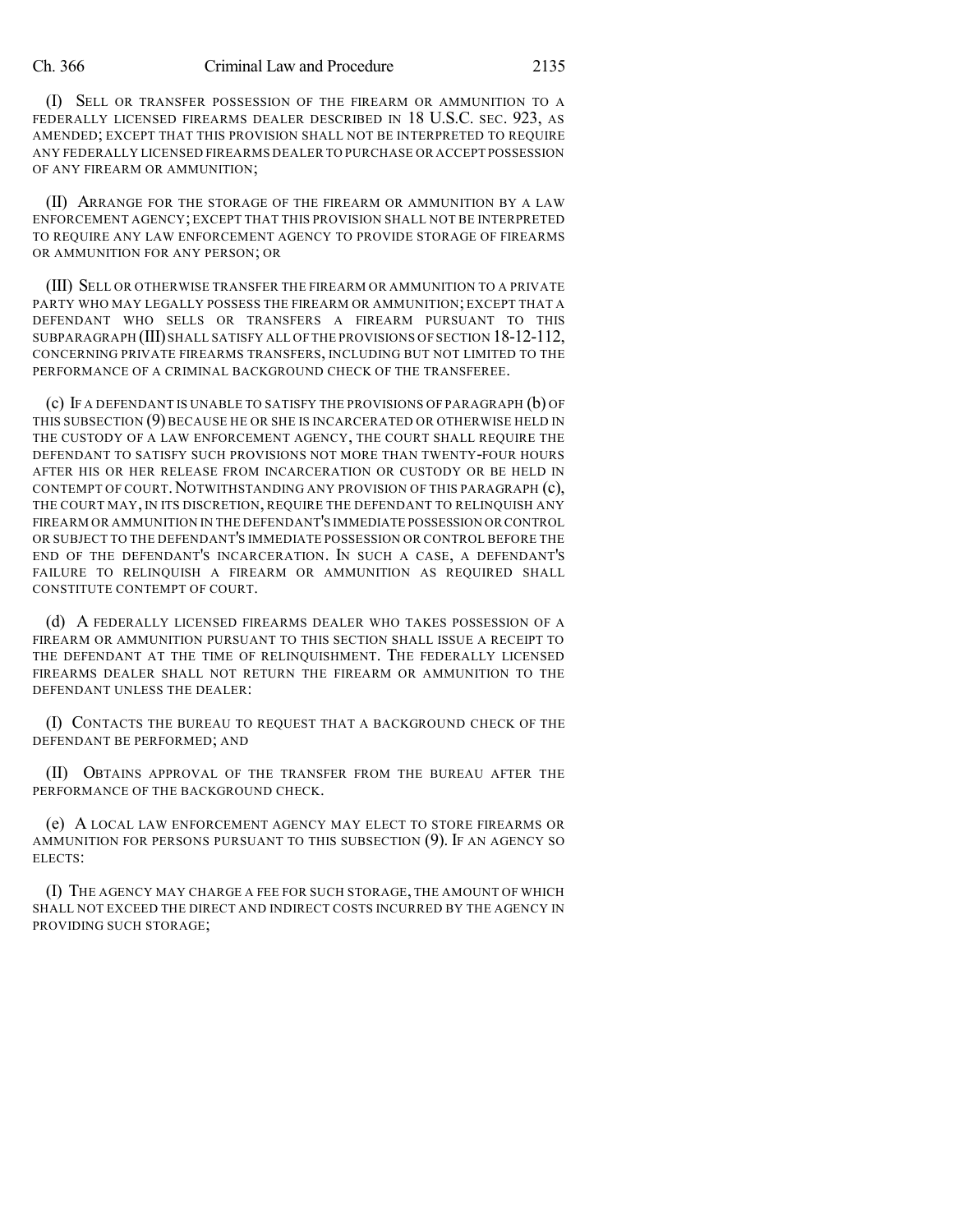(II) THE AGENCY MAY ESTABLISH POLICIES FOR DISPOSAL OF ABANDONED OR STOLEN FIREARMS OR AMMUNITION; AND

(III) THE AGENCY SHALL ISSUE A RECEIPT TO EACH DEFENDANT AT THE TIME THE DEFENDANT RELINQUISHES POSSESSION OF A FIREARM OR AMMUNITION.

(f) IF A LOCAL LAW ENFORCEMENT AGENCY ELECTS TO STORE FIREARMS OR AMMUNITION FOR A DEFENDANT PURSUANT TO THIS SUBSECTION (9), THE LAW ENFORCEMENT AGENCY SHALL NOT RETURN THE FIREARM OR AMMUNITION TO THE DEFENDANT UNLESS THE AGENCY:

(I) CONTACTS THE BUREAU TO REQUEST THAT A BACKGROUND CHECK OF THE DEFENDANT BE PERFORMED; AND

(II) OBTAINS APPROVAL OF THE TRANSFER FROM THE BUREAU AFTER THE PERFORMANCE OF THE BACKGROUND CHECK.

(g) (I) A LAW ENFORCEMENT AGENCY THAT ELECTS TO STORE A FIREARM OR AMMUNITION FOR A DEFENDANT PURSUANT TO THIS SUBSECTION (9) MAY ELECT TO CEASE STORINGTHE FIREARM OR AMMUNITION.ALAW ENFORCEMENT AGENCY THAT ELECTS TO CEASE STORING A FIREARM OR AMMUNITION FOR A DEFENDANT SHALL NOTIFY THE DEFENDANT OF SUCH DECISION AND REQUEST THAT THE DEFENDANT IMMEDIATELY MAKE ARRANGEMENTS FOR THE TRANSFER OF THE POSSESSION OF THE FIREARM OR AMMUNITION TO THE DEFENDANT OR,IF THE DEFENDANT IS PROHIBITED FROM POSSESSING A FIREARM, TO ANOTHER PERSON WHO IS LEGALLY PERMITTED TO POSSESS A FIREARM.

(II) IF A LAW ENFORCEMENT AGENCY ELECTS TO CEASE STORING A FIREARM OR AMMUNITION FOR A PERSON AND NOTIFIES THE DEFENDANT AS DESCRIBED IN SUBPARAGRAPH  $(I)$  OF THIS PARAGRAPH  $(g)$ , THE LAW ENFORCEMENT AGENCY MAY DISPOSE OF THE FIREARM OR AMMUNITION IF THE DEFENDANT FAILS TO MAKE ARRANGEMENTS FOR THE TRANSFER OF THE FIREARM OR AMMUNITION AND COMPLETE SAID TRANSFER WITHIN NINETY DAYS OF RECEIVING SUCH NOTIFICATION.

(h) IF A DEFENDANT SELLS OR OTHERWISE TRANSFERS A FIREARM OR AMMUNITION TO A PRIVATE PARTY WHO MAY LEGALLY POSSESS THE FIREARM OR AMMUNITION, AS DESCRIBED IN SUBPARAGRAPH (III) OF PARAGRAPH (b) OF THIS SUBSECTION (9), THE DEFENDANT SHALL ACQUIRE:

(I) FROM THE TRANSFEREE, A WRITTEN RECEIPT ACKNOWLEDGING THE TRANSFER, WHICH RECEIPT SHALL BE DATED AND SIGNED BY THE DEFENDANT AND THE TRANSFEREE; AND

(II) FROM THE LICENSED GUN DEALER WHO REQUESTS FROM THE BUREAU A BACKGROUND CHECK OF THE TRANSFEREE, AS DESCRIBED IN SECTION 18-12-112, A WRITTEN STATEMENT OF THE RESULTS OF THE BACKGROUND CHECK.

(i) (I) NOT MORE THAN THREE BUSINESS DAYS AFTER THE RELINQUISHMENT, THE DEFENDANT SHALL FILE A COPY OF THE RECEIPT ISSUED PURSUANT TO PARAGRAPH (d), (e), OR (h) OF THIS SUBSECTION (9) AND, IF APPLICABLE, THE WRITTEN STATEMENT OF THE RESULTS OF A BACKGROUND CHECK PERFORMED ON THE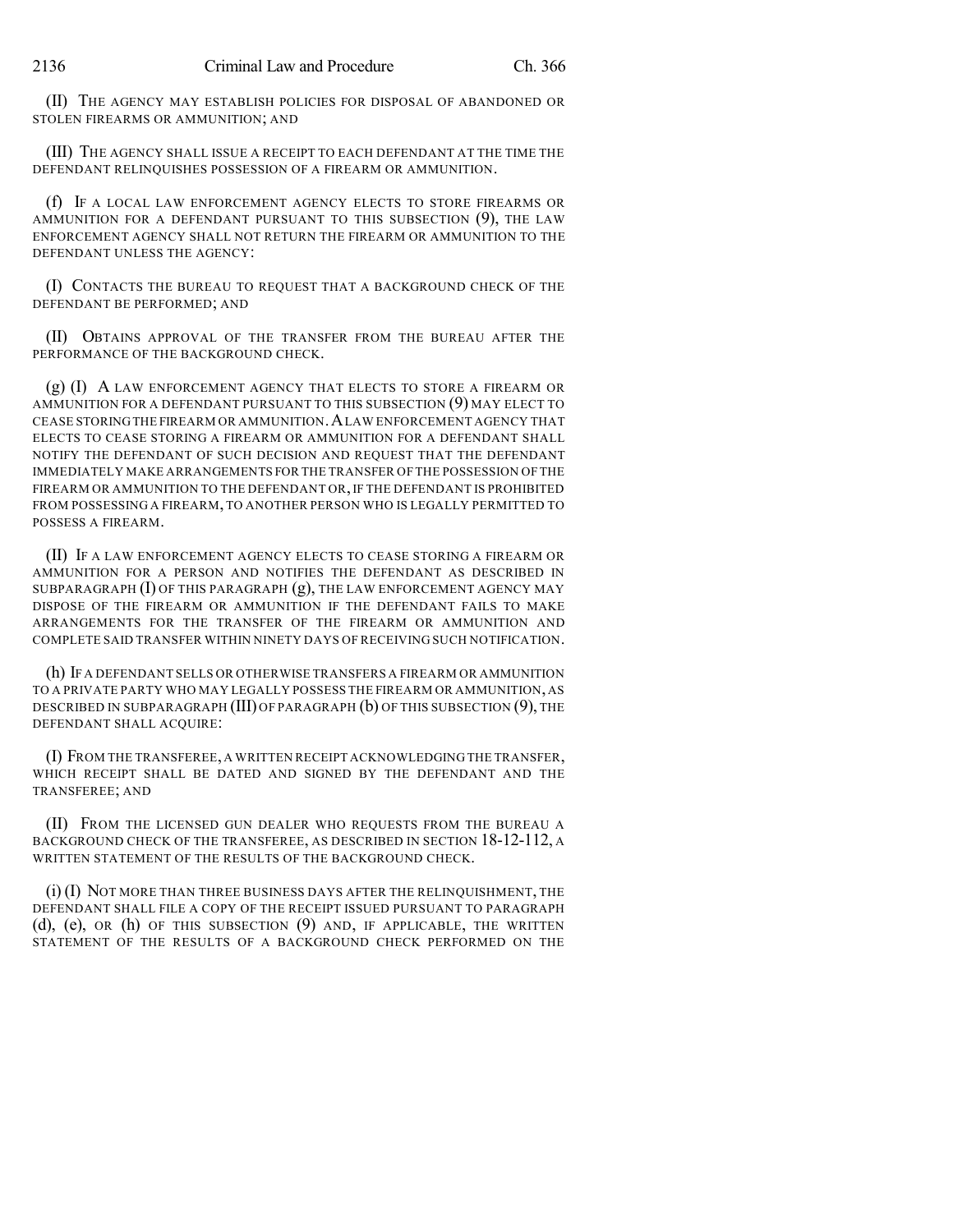### Ch. 366 Criminal Law and Procedure 2137

DEFENDANT AS DESCRIBED IN SUBPARAGRAPH (II) OF PARAGRAPH (h) OF THIS SUBSECTION (9), WITH THE COURT AS PROOF OF THE RELINQUISHMENT. IF A DEFENDANT FAILS TO TIMELY FILE A RECEIPT OR WRITTEN STATEMENT AS DESCRIBED IN THIS PARAGRAPH (i):

(A) THE FAILURE CONSTITUTES A VIOLATION OF THE PROTECTION ORDER PURSUANT TO SECTION  $18-6-803.5(1)(c)$ ; AND

(B) THE COURT SHALL ISSUE A WARRANT FOR THE DEFENDANT'S ARREST.

(II) IN ANY SUBSEQUENT PROSECUTION FOR A VIOLATION OF A PROTECTION ORDER DESCRIBED IN THIS PARAGRAPH (i), THE COURT SHALL TAKE JUDICIAL NOTICE OF THE DEFENDANT'S FAILURE TO FILE A RECEIPT OR WRITTEN STATEMENT, WHICH WILL CONSTITUTE PRIMA FACIE EVIDENCE OF A VIOLATION OF THE PROTECTION ORDER PURSUANT TO SECTION  $18-6-803.5(1)(c)$ , C.R.S., AND TESTIMONY OF THE CLERK OF THE COURT OR HIS OR HER DEPUTY IS NOT REQUIRED.

(j) NOTHING IN THIS SUBSECTION (9) SHALL BE CONSTRUED TO LIMIT A DEFENDANT'S RIGHT TO PETITION THE COURT FOR DISMISSAL OF A PROTECTION ORDER.

(k) APERSON SUBJECT TO A MANDATORY PROTECTION ORDER ISSUED PURSUANT TO THIS SUBSECTION (9) WHO POSSESSES OR ATTEMPTS TO PURCHASE OR RECEIVE A FIREARM OR AMMUNITION WHILE THE PROTECTION ORDER IS IN EFFECT VIOLATES THE ORDER PURSUANT TO SECTION 18-6-803.5 (1) (c).

(l) (I) ALAW ENFORCEMENT AGENCY THAT ELECTS IN GOOD FAITH TO NOT STORE A FIREARM OR AMMUNITION FOR A DEFENDANT PURSUANT TO SUB-SUBPARAGRAPH (B) OF SUBPARAGRAPH (III) OF PARAGRAPH (b) OF THIS SUBSECTION (9) SHALL NOT BE HELD CRIMINALLY OR CIVILLY LIABLE FOR SUCH ELECTION NOT TO ACT.

(II) ALAW ENFORCEMENT AGENCY THAT RETURNS POSSESSION OF A FIREARM OR AMMUNITION TO A DEFENDANT IN GOOD FAITH AS PERMITTED BY PARAGRAPH (f) OF THIS SUBSECTION (9) SHALL NOT BE HELD CRIMINALLY OR CIVILLY LIABLE FOR SUCH ACTION.

**SECTION 5.** In Colorado Revised Statutes, 18-6-801, **add** (8) as follows:

**18-6-801. Domestic violence - sentencing.** (8) (a) IN ADDITION TO ANY SENTENCE THAT IS IMPOSED UPON A DEFENDANT FOR VIOLATION OF ANY CRIMINAL LAW UNDER THIS TITLE, IF A DEFENDANT IS CONVICTED OF ANY CRIME, THE UNDERLYING FACTUAL BASIS OF WHICH IS FOUND BY THE COURT ON THE RECORD TO BE A MISDEMEANOR CRIME OF DOMESTIC VIOLENCE, AS DEFINED IN 18 U.S.C. SEC. 921 (a)(33), OR THAT IS PUNISHABLE BY A TERM OF IMPRISONMENT EXCEEDING ONE YEAR AND INCLUDES AN ACT OF DOMESTIC VIOLENCE, AS DEFINED IN SECTION 18-6-800.3 (1), THE COURT:

(I) SHALL ORDER THE DEFENDANT TO:

(A) REFRAIN FROM POSSESSING OR PURCHASING ANY FIREARM OR AMMUNITION FOR THE DURATION OF THE ORDER; AND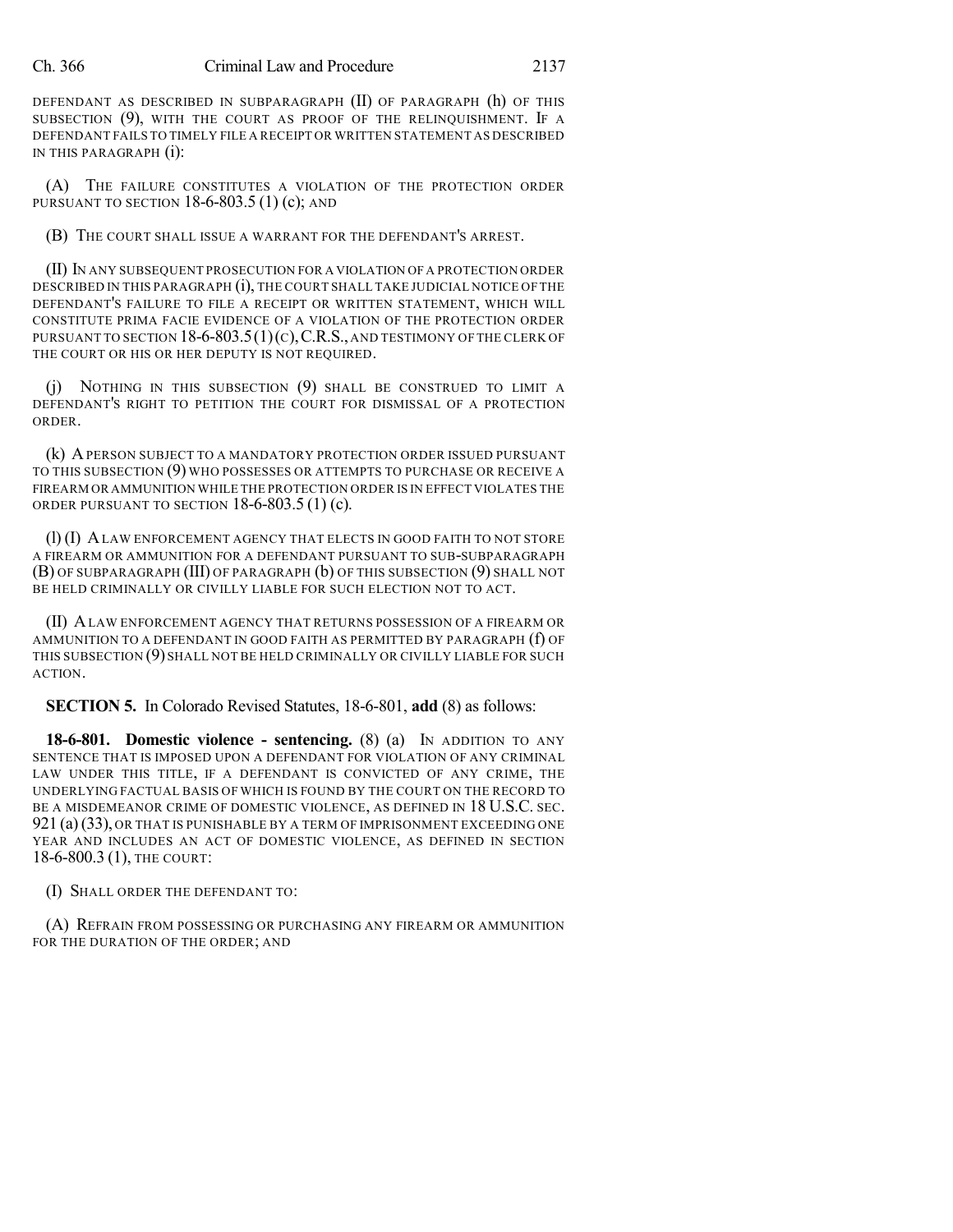(B) RELINQUISH ANY FIREARM OR AMMUNITION IN THE DEFENDANT'S IMMEDIATE POSSESSION OR CONTROL OR SUBJECT TO THE DEFENDANT'S IMMEDIATE POSSESSION OR CONTROL; AND

(II) MAY REQUIRE THAT BEFORE THE DEFENDANT IS RELEASED FROM CUSTODY ON BOND, THE DEFENDANT SHALL RELINQUISH, FOR THE DURATION OF THE ORDER, ANY FIREARM OR AMMUNITION IN THE DEFENDANT'S IMMEDIATE POSSESSION OR CONTROL OR SUBJECT TO THE DEFENDANT'S IMMEDIATE POSSESSION OR CONTROL.

(b) UPON ISSUANCE OF AN ORDER TO RELINQUISH ONE OR MORE FIREARMS OR AMMUNITION PURSUANT TO PARAGRAPH (a) OF THIS SUBSECTION (8), THE DEFENDANT SHALL RELINQUISH ANY FIREARM OR AMMUNITION NOT MORE THAN TWENTY-FOUR HOURS AFTER BEING SERVED WITH THE ORDER; EXCEPT THAT A COURT MAY ALLOW A DEFENDANT UP TO SEVENTY-TWO HOURS TO RELINQUISH A FIREARM OR UP TO FIVE DAYS TO RELINQUISH AMMUNITION PURSUANT TO THIS PARAGRAPH (b) IF THE DEFENDANT DEMONSTRATES TO THE SATISFACTION OF THE COURT THAT HE OR SHE IS UNABLE TO COMPLY WITHIN TWENTY-FOUR HOURS. TO SATISFY THIS REQUIREMENT, THE DEFENDANT MAY:

(I) SELL OR TRANSFER POSSESSION OF THE FIREARM OR AMMUNITION TO A FEDERALLY LICENSED FIREARMS DEALER DESCRIBED IN 18 U.S.C. SEC. 923, AS AMENDED; EXCEPT THAT THIS PROVISION SHALL NOT BE INTERPRETED TO REQUIRE ANY FEDERALLY LICENSED FIREARMS DEALER TO PURCHASE OR ACCEPT POSSESSION OF ANY FIREARM OR AMMUNITION;

(II) ARRANGE FOR THE STORAGE OF THE FIREARM OR AMMUNITION BY A LAW ENFORCEMENT AGENCY; EXCEPT THAT THIS PROVISION SHALL NOT BE INTERPRETED TO REQUIRE ANY LAW ENFORCEMENT AGENCY TO PROVIDE STORAGE OF FIREARMS OR AMMUNITION FOR ANY PERSON; OR

(III) SELL OR OTHERWISE TRANSFER THE FIREARM OR AMMUNITION TO A PRIVATE PARTY WHO MAY LEGALLY POSSESS THE FIREARM OR AMMUNITION; EXCEPT THAT A DEFENDANT WHO SELLS OR TRANSFERS A FIREARM PURSUANT TO THIS SUBPARAGRAPH (III) SHALL SATISFY ALL OF THE PROVISIONS OF SECTION 18-12-112, CONCERNING PRIVATE FIREARMS TRANSFERS, INCLUDING BUT NOT LIMITED TO THE PERFORMANCE OF A CRIMINAL BACKGROUND CHECK OF THE TRANSFEREE.

(c) IF A DEFENDANT IS UNABLE TO SATISFY THE PROVISIONS OF PARAGRAPH (b) OF THIS SUBSECTION (8) BECAUSE HE OR SHE IS INCARCERATED OR OTHERWISE HELD IN THE CUSTODY OF A LAW ENFORCEMENT AGENCY, THE COURT SHALL REQUIRE THE DEFENDANT TO SATISFY SUCH PROVISIONS NOT MORE THAN TWENTY-FOUR HOURS AFTER HIS OR HER RELEASE FROM INCARCERATION OR CUSTODY OR BE HELD IN CONTEMPT OF COURT. NOTWITHSTANDING ANY PROVISION OF THIS PARAGRAPH (c), THE COURT MAY, IN ITS DISCRETION, REQUIRE THE DEFENDANT TO RELINQUISH ANY FIREARM OR AMMUNITION IN THE DEFENDANT'S IMMEDIATE POSSESSION OR CONTROL OR SUBJECT TO THE DEFENDANT'S IMMEDIATE POSSESSION OR CONTROL BEFORE THE END OF THE DEFENDANT'S INCARCERATION. IN SUCH A CASE, A DEFENDANT'S FAILURE TO RELINQUISH A FIREARM OR AMMUNITION AS REQUIRED SHALL CONSTITUTE CONTEMPT OF COURT.

(d) A FEDERALLY LICENSED FIREARMS DEALER WHO TAKES POSSESSION OF A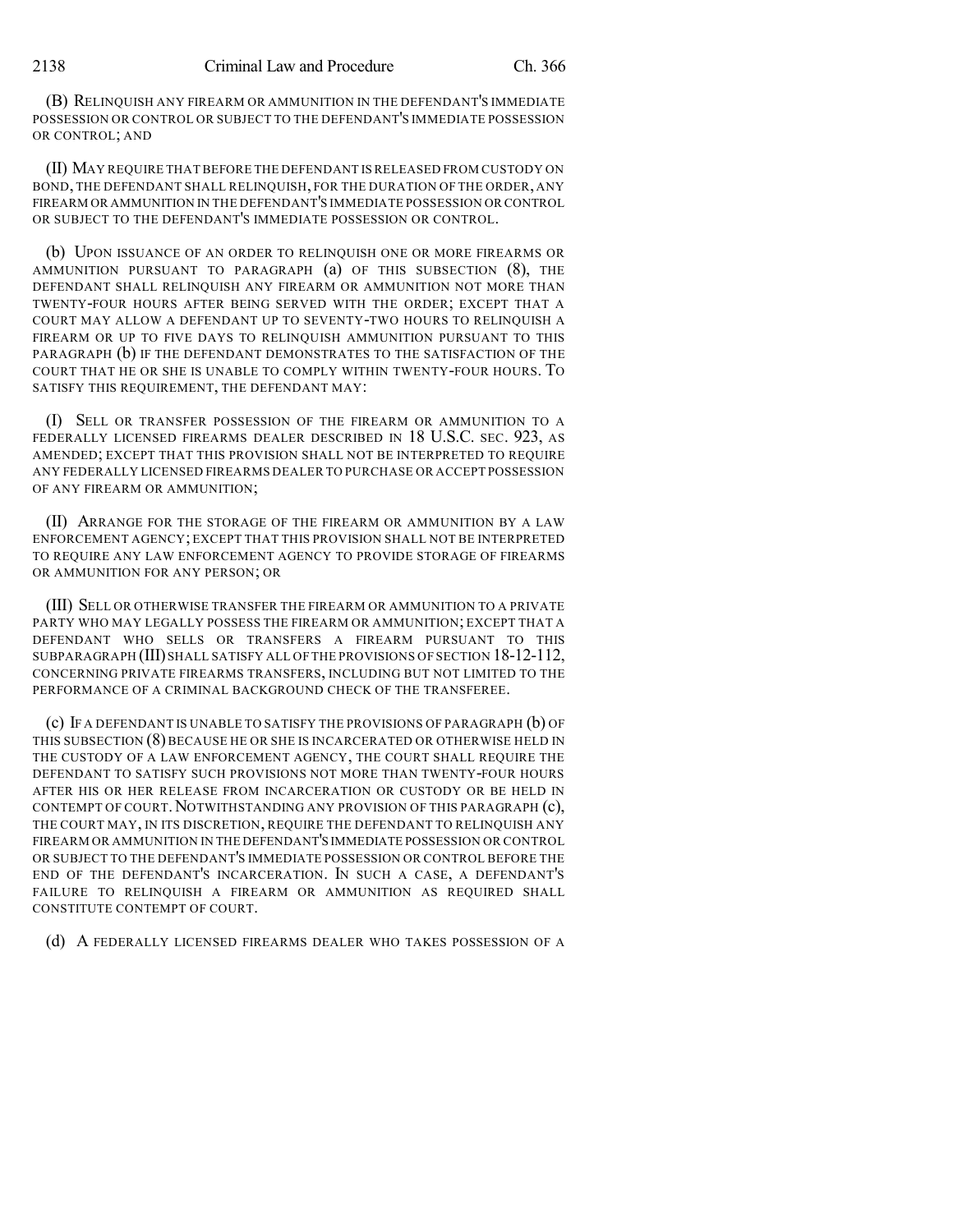FIREARM OR AMMUNITION PURSUANT TO THIS SUBSECTION (8) SHALL ISSUE A RECEIPT TO THE DEFENDANT AT THE TIME OF RELINQUISHMENT. THE FEDERALLY LICENSED FIREARMS DEALER SHALL NOT RETURN THE FIREARM OR AMMUNITION TO THE DEFENDANT UNLESS THE DEALER:

(I) CONTACTS THE BUREAU TO REQUEST THAT A BACKGROUND CHECK OF THE DEFENDANT BE PERFORMED; AND

(II) OBTAINS APPROVAL OF THE TRANSFER FROM THE BUREAU AFTER THE PERFORMANCE OF THE BACKGROUND CHECK.

(e) A LOCAL LAW ENFORCEMENT AGENCY MAY ELECT TO STORE FIREARMS OR AMMUNITION FOR PERSONS PURSUANT TO THIS SUBSECTION (8). IF AN AGENCY SO ELECTS:

(I) THE AGENCY MAY CHARGE A FEE FOR SUCH STORAGE, THE AMOUNT OF WHICH SHALL NOT EXCEED THE DIRECT AND INDIRECT COSTS INCURRED BY THE AGENCY IN PROVIDING SUCH STORAGE;

(II) THE AGENCY MAY ESTABLISH POLICIES FOR DISPOSAL OF ABANDONED OR STOLEN FIREARMS OR AMMUNITION; AND

(III) THE AGENCY SHALL ISSUE A RECEIPT TO EACH DEFENDANT AT THE TIME THE DEFENDANT RELINQUISHES POSSESSION OF A FIREARM OR AMMUNITION.

(f) IF A LOCAL LAW ENFORCEMENT AGENCY ELECTS TO STORE FIREARMS OR AMMUNITION FOR A DEFENDANT PURSUANT TO THIS SUBSECTION (8), THE LAW ENFORCEMENT AGENCY SHALL NOT RETURN THE FIREARM OR AMMUNITION TO THE DEFENDANT UNLESS THE AGENCY:

(I) CONTACTS THE BUREAU TO REQUEST THAT A BACKGROUND CHECK OF THE DEFENDANT BE PERFORMED; AND

(II) OBTAINS APPROVAL OF THE TRANSFER FROM THE BUREAU AFTER THE PERFORMANCE OF THE BACKGROUND CHECK.

 $(g)$  (I) A LAW ENFORCEMENT AGENCY THAT ELECTS TO STORE A FIREARM OR AMMUNITION FOR A DEFENDANT PURSUANT TO THIS SUBSECTION (8) MAY ELECT TO CEASE STORING THE FIREARM OR AMMUNITION.ALAW ENFORCEMENT AGENCY THAT ELECTS TO CEASE STORING A FIREARM OR AMMUNITION FOR A DEFENDANT SHALL NOTIFY THE DEFENDANT OF SUCH DECISION AND REQUEST THAT THE DEFENDANT IMMEDIATELY MAKE ARRANGEMENTS FOR THE TRANSFER OF THE POSSESSION OF THE FIREARM OR AMMUNITION TO THE DEFENDANT OR,IF THE DEFENDANT IS PROHIBITED FROM POSSESSING A FIREARM, TO ANOTHER PERSON WHO IS LEGALLY PERMITTED TO POSSESS A FIREARM.

(II) IF A LAW ENFORCEMENT AGENCY ELECTS TO CEASE STORING A FIREARM OR AMMUNITION FOR A DEFENDANT AND NOTIFIES THE DEFENDANT AS DESCRIBED IN SUBPARAGRAPH  $(I)$  OF THIS PARAGRAPH  $(g)$ , THE LAW ENFORCEMENT AGENCY MAY DISPOSE OF THE FIREARM OR AMMUNITION IF THE DEFENDANT FAILS TO MAKE ARRANGEMENTS FOR THE TRANSFER OF THE FIREARM OR AMMUNITION AND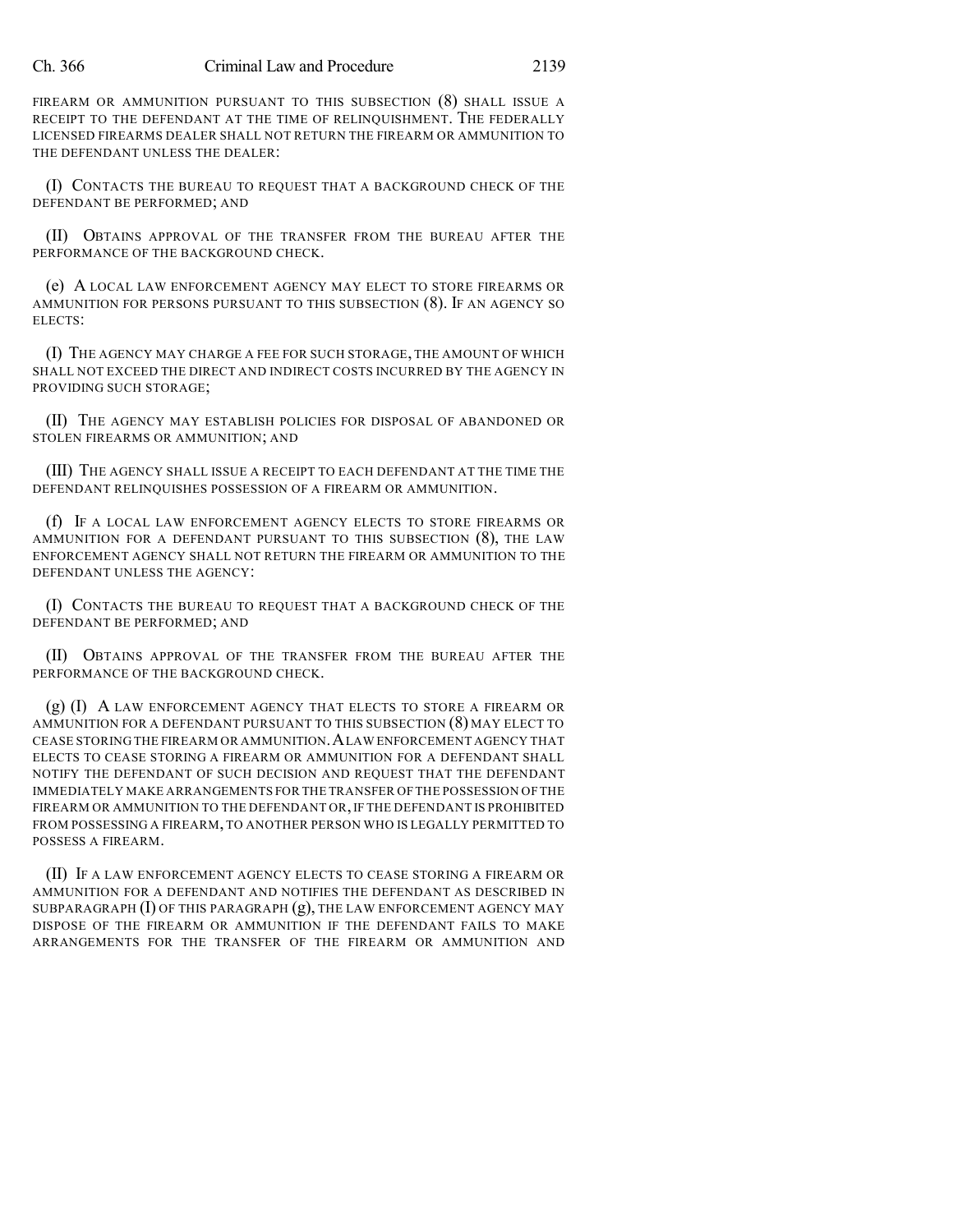COMPLETE SAID TRANSFER WITHIN NINETY DAYS OF RECEIVING SUCH NOTIFICATION.

(h) IF A DEFENDANT SELLS OR OTHERWISE TRANSFERS A FIREARM OR AMMUNITION TO A PRIVATE PARTY WHO MAY LEGALLY POSSESS THE FIREARM OR AMMUNITION, AS DESCRIBED IN SUBPARAGRAPH (III) OF PARAGRAPH (b) OF THIS SUBSECTION (8), THE DEFENDANT SHALL ACQUIRE:

(I) FROM THE TRANSFEREE, A WRITTEN RECEIPT ACKNOWLEDGING THE TRANSFER, WHICH RECEIPT SHALL BE DATED AND SIGNED BY THE DEFENDANT AND THE TRANSFEREE; AND

(II) FROM THE LICENSED GUN DEALER WHO REQUESTS FROM THE BUREAU A BACKGROUND CHECK OF THE TRANSFEREE, AS DESCRIBED IN SECTION 18-12-112, A WRITTEN STATEMENT OF THE RESULTS OF THE BACKGROUND CHECK.

(i) (I) NOT MORE THAN THREE BUSINESS DAYS AFTER THE RELINQUISHMENT, THE DEFENDANT SHALL FILE A COPY OF THE RECEIPT ISSUED PURSUANT TO PARAGRAPH (d), (e), OR (h) OF THIS SUBSECTION (8), AND, IF APPLICABLE, THE WRITTEN STATEMENT OF THE RESULTS OF A BACKGROUND CHECK PERFORMED ON THE TRANSFEREE, AS DESCRIBED IN SUBPARAGRAPH (II) OF PARAGRAPH (h) OF THIS SUBSECTION (8), WITH THE COURT AS PROOF OF THE RELINQUISHMENT. IF A DEFENDANT FAILS TO TIMELY FILE A RECEIPT OR WRITTEN STATEMENT AS DESCRIBED IN THIS PARAGRAPH (i):

(A) THE FAILURE CONSTITUTES A CLASS 2 MISDEMEANOR, AND THE DEFENDANT SHALL BE PUNISHED AS PROVIDED IN SECTION 18-1.3-401; AND

(B) THE COURT SHALL ISSUE A WARRANT FOR THE DEFENDANT'S ARREST.

(II) IN ANY SUBSEQUENT PROSECUTION FOR A VIOLATION OF THIS PARAGRAPH (i), THE COURT SHALL TAKE JUDICIAL NOTICE OF THE DEFENDANT'S FAILURE TO FILE A RECEIPT OR WRITTEN STATEMENT, WHICH WILL CONSTITUTE PRIMA FACIE EVIDENCE THAT THE DEFENDANT HAS VIOLATED THIS PARAGRAPH (i), AND TESTIMONY OF THE CLERK OF THE COURT OR HIS OR HER DEPUTY IS NOT REQUIRED.

(j) (I) ALAW ENFORCEMENT AGENCY THAT ELECTS IN GOOD FAITH TO NOT STORE A FIREARM OR AMMUNITION FOR A DEFENDANT PURSUANT TO SUB-SUBPARAGRAPH (B) OF SUBPARAGRAPH (III) OF PARAGRAPH (b) OF THIS SUBSECTION (8) SHALL NOT BE HELD CRIMINALLY OR CIVILLY LIABLE FOR SUCH ELECTION NOT TO ACT.

(II) ALAW ENFORCEMENT AGENCY THAT RETURNS POSSESSION OF A FIREARM OR AMMUNITION TO A DEFENDANT IN GOOD FAITH AS PERMITTED BY PARAGRAPH (f) OF THIS SUBSECTION (8) SHALL NOT BE HELD CRIMINALLY OR CIVILLY LIABLE FOR SUCH ACTION.

**SECTION 6.** In Colorado Revised Statutes, **add** 13-14-105.5 as follows:

**13-14-105.5. Civil protection orders - prohibition on possessing or purchasing a firearm.** (1) IF THE COURT SUBJECTS A PERSON TO A CIVIL PROTECTION ORDER PURSUANT TO A PROVISION OF THIS ARTICLE AND THE PROTECTION ORDER QUALIFIES AS AN ORDER DESCRIBED IN 18 U.S.C. SEC. 922 (d)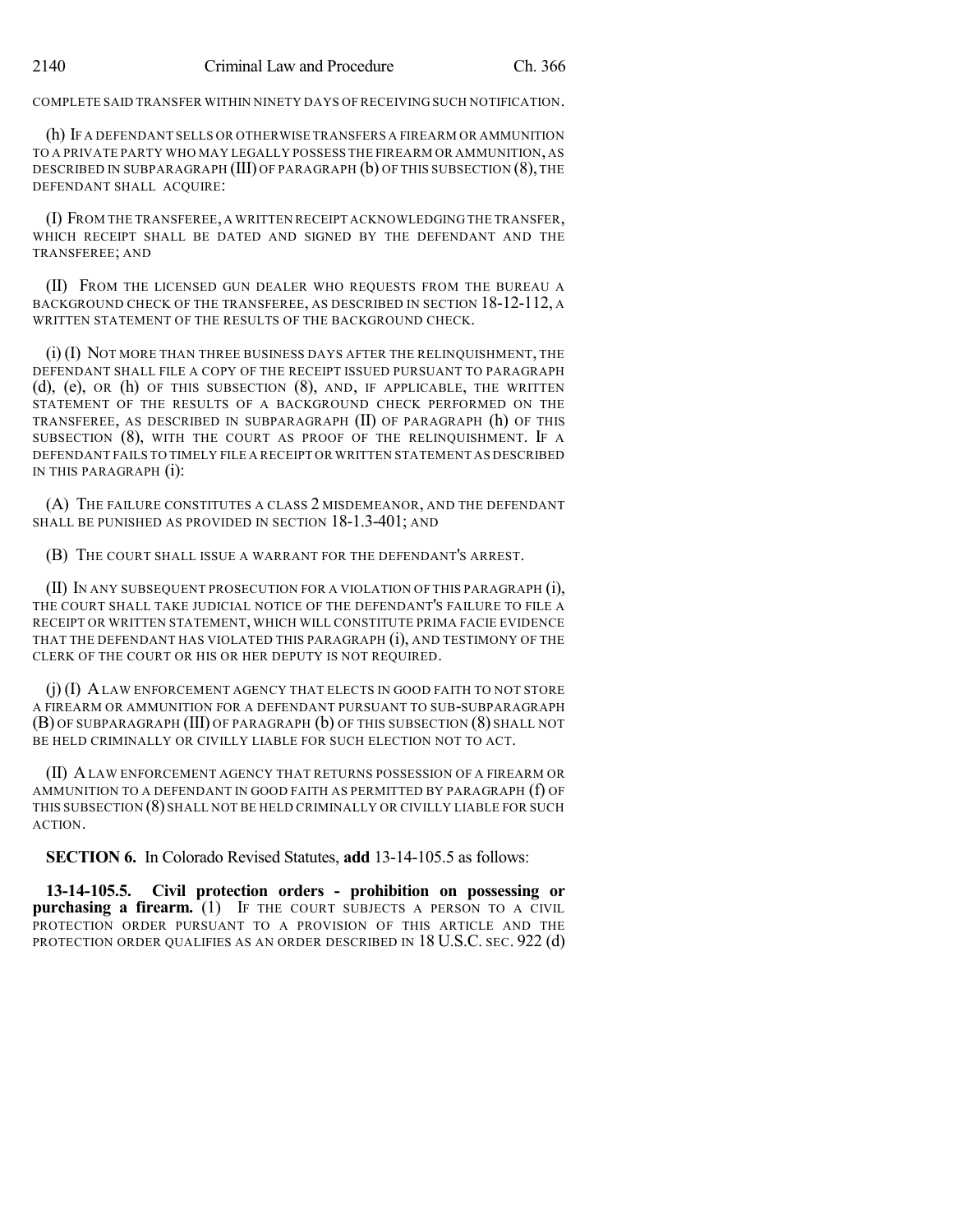(8) OR (g) (8), THE COURT, AS PART OF SUCH ORDER:

(a) SHALL ORDER THE PERSON TO:

(I) REFRAIN FROM POSSESSING OR PURCHASING ANY FIREARM OR AMMUNITION FOR THE DURATION OF THE ORDER; AND

(II) RELINQUISH, FOR THE DURATION OF THE ORDER, ANY FIREARM OR AMMUNITION IN THE RESPONDENT'S IMMEDIATE POSSESSION OR CONTROL OR SUBJECT TO THE RESPONDENT'S IMMEDIATE POSSESSION OR CONTROL; AND

(b) MAY REQUIRE THAT BEFORE THE PERSON IS RELEASED FROM CUSTODY ON BOND, THE PERSON SHALL RELINQUISH, FOR THE DURATION OF THE ORDER, ANY FIREARM OR AMMUNITION IN THE PERSON'S IMMEDIATE POSSESSION OR CONTROL OR SUBJECT TO THE PERSON'S IMMEDIATE POSSESSION OR CONTROL.

(2) (a) EXCEPT AS DESCRIBED IN PARAGRAPH (b) OF THIS SUBSECTION (2), UPON ISSUANCE OF AN ORDER PURSUANT TO SUBSECTION (1) OF THIS SECTION, THE RESPONDENT SHALL RELINQUISH ANY FIREARM OR AMMUNITION:

(I) NOT MORE THAN TWENTY-FOUR HOURS AFTER BEING SERVED WITH THE ORDER IN OPEN COURT; OR

(II) NOT MORE THAN FORTY-EIGHT HOURS AFTER BEING SERVED WITH THE ORDER OUTSIDE OF THE COURT.

(b) A COURT MAY ALLOW A RESPONDENT UP TO SEVENTY-TWO HOURS TO RELINQUISH A FIREARM OR UP TO FIVE DAYS TO RELINQUISH AMMUNITION PURSUANT TO PARAGRAPH (a) OF THIS SUBSECTION (2) IF THE RESPONDENT DEMONSTRATES TO THE SATISFACTION OF THE COURT THAT HE OR SHE IS UNABLE TO COMPLY WITHIN THE TIME FRAME SET FORTH IN SAID SUBSECTION (2).

(c) TO SATISFY THE REQUIREMENT IN PARAGRAPH (a) OF THIS SUBSECTION (2), THE RESPONDENT MAY:

(I) SELL OR TRANSFER POSSESSION OF THE FIREARM OR AMMUNITION TO A FEDERALLY LICENSED FIREARMS DEALER DESCRIBED IN 18 U.S.C. SEC. 923, AS AMENDED; EXCEPT THAT THIS PROVISION SHALL NOT BE INTERPRETED TO REQUIRE ANY FEDERALLY LICENSED FIREARMS DEALER TO PURCHASE OR ACCEPT POSSESSION OF ANY FIREARM OR AMMUNITION;

(II) ARRANGE FOR THE STORAGE OF THE FIREARM OR AMMUNITION BY A LAW ENFORCEMENT AGENCY; EXCEPT THAT THIS PROVISION SHALL NOT BE INTERPRETED TO REQUIRE ANY LAW ENFORCEMENT AGENCY TO PROVIDE STORAGE OF FIREARMS OR AMMUNITION FOR ANY PERSON; OR

(III) SELL OR OTHERWISE TRANSFER THE FIREARM OR AMMUNITION TO A PRIVATE PARTY WHO MAY LEGALLY POSSESS THE FIREARM OR AMMUNITION; EXCEPT THAT A PERSON WHO SELLS OR TRANSFERS A FIREARM PURSUANT TO THIS SUBPARAGRAPH (III) SHALL SATISFY ALL OF THE PROVISIONS OF SECTION 18-12-112, C.R.S., CONCERNING PRIVATE FIREARMS TRANSFERS, INCLUDING BUT NOT LIMITED TO THE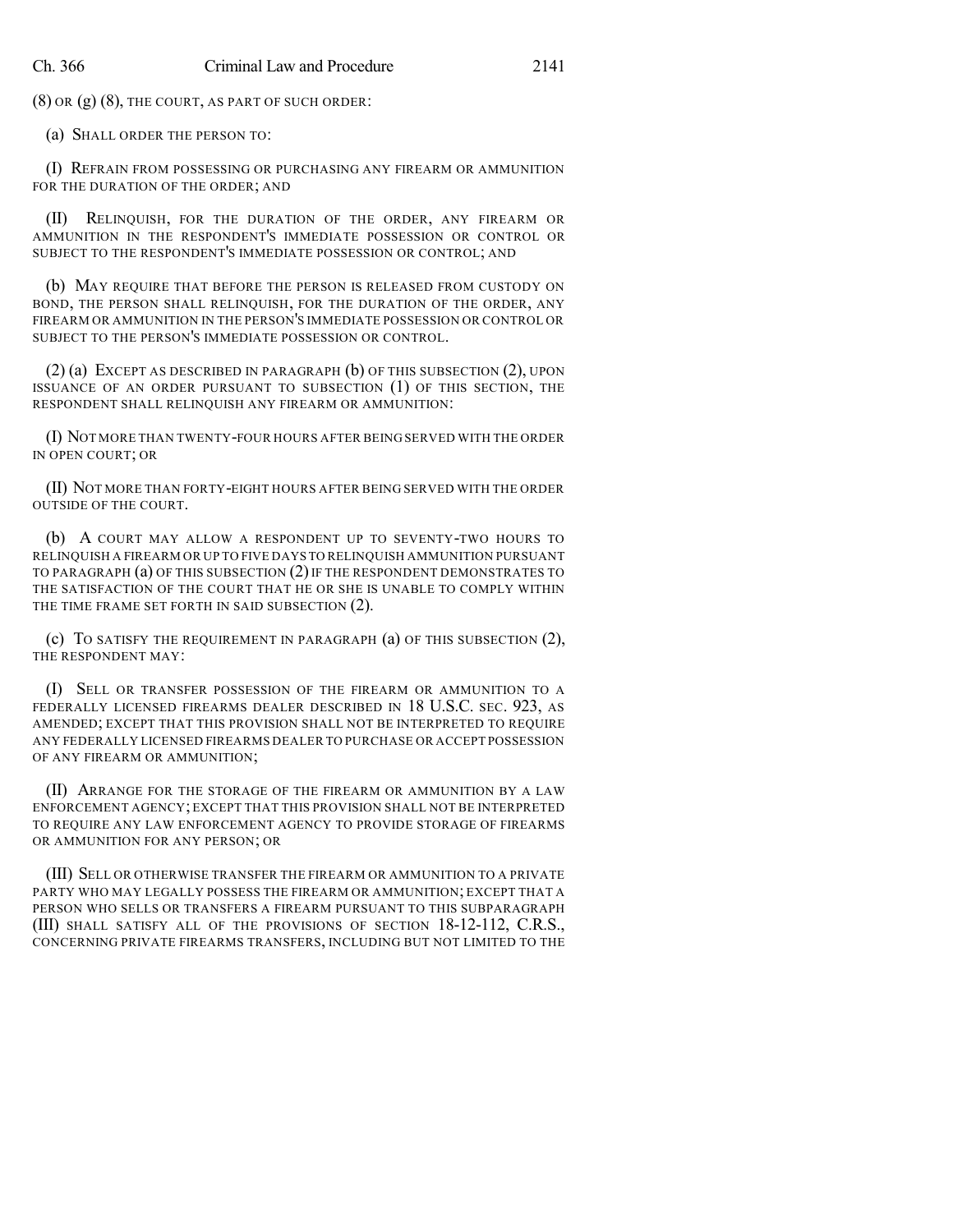PERFORMANCE OF A CRIMINAL BACKGROUND CHECK OF THE TRANSFEREE.

(3) IF A RESPONDENT IS UNABLE TO SATISFY THE PROVISIONS OF SUBSECTION (2) OF THIS SECTION BECAUSE HE OR SHE IS INCARCERATED OR OTHERWISE HELD IN THE CUSTODY OF A LAW ENFORCEMENT AGENCY, THE COURT SHALL REQUIRE THE RESPONDENT TO SATISFY SUCH PROVISIONS NOT MORE THAN TWENTY-FOUR HOURS AFTER HIS OR HER RELEASE FROM INCARCERATION OR CUSTODY OR BE HELD IN CONTEMPT OF COURT. NOTWITHSTANDING ANY PROVISION OF THIS SUBSECTION  $(3)$ , THE COURT MAY, IN ITS DISCRETION, REQUIRE THE RESPONDENT TO RELINQUISH ANY FIREARM OR AMMUNITION IN THE RESPONDENT'S IMMEDIATE POSSESSION OR CONTROL OR SUBJECT TO THE RESPONDENT'S IMMEDIATE POSSESSION OR CONTROL BEFORE THE END OF THE RESPONDENT'S INCARCERATION. IN SUCH A CASE, A RESPONDENT'S FAILURE TO RELINQUISH A FIREARM OR AMMUNITION AS REQUIRED SHALL CONSTITUTE CONTEMPT OF COURT.

(4) A FEDERALLY LICENSED FIREARMS DEALER WHO TAKES POSSESSION OF A FIREARM OR AMMUNITION PURSUANT TO THIS SECTION SHALL ISSUE A RECEIPT TO THE RESPONDENT AT THE TIME OF RELINQUISHMENT. THE FEDERALLY LICENSED FIREARMS DEALER SHALL NOT RETURN THE FIREARM OR AMMUNITION TO THE RESPONDENT UNLESS THE DEALER:

(a) CONTACTS THE BUREAU TO REQUEST THAT A BACKGROUND CHECK OF THE RESPONDENT BE PERFORMED; AND

(b) OBTAINS APPROVAL OF THE TRANSFER FROM THE BUREAU AFTER THE PERFORMANCE OF THE BACKGROUND CHECK.

(5) A LOCAL LAW ENFORCEMENT AGENCY MAY ELECT TO STORE FIREARMS OR AMMUNITION FOR PERSONS PURSUANT TO THIS SECTION. IF AN AGENCY SO ELECTS:

(a) THE AGENCY MAY CHARGE A FEE FOR SUCH STORAGE, THE AMOUNT OF WHICH SHALL NOT EXCEED THE DIRECT AND INDIRECT COSTS INCURRED BY THE AGENCY IN PROVIDING SUCH STORAGE;

(b) THE AGENCY MAY ESTABLISH POLICIES FOR DISPOSAL OF ABANDONED OR STOLEN FIREARMS OR AMMUNITION; AND

(c) THE AGENCY SHALL ISSUE A RECEIPT TO EACH RESPONDENT AT THE TIME THE RESPONDENT RELINQUISHES POSSESSION OF A FIREARM OR AMMUNITION.

(6) IF A LOCAL LAW ENFORCEMENT AGENCY ELECTS TO STORE FIREARMS OR AMMUNITION FOR A PERSON PURSUANT TO THIS SECTION, THE LAW ENFORCEMENT AGENCY SHALL NOT RETURN THE FIREARM OR AMMUNITION TO THE RESPONDENT UNLESS THE AGENCY:

(a) CONTACTS THE BUREAU TO REQUEST THAT A BACKGROUND CHECK OF THE RESPONDENT BE PERFORMED; AND

(b) OBTAINS APPROVAL OF THE TRANSFER FROM THE BUREAU AFTER THE PERFORMANCE OF THE BACKGROUND CHECK.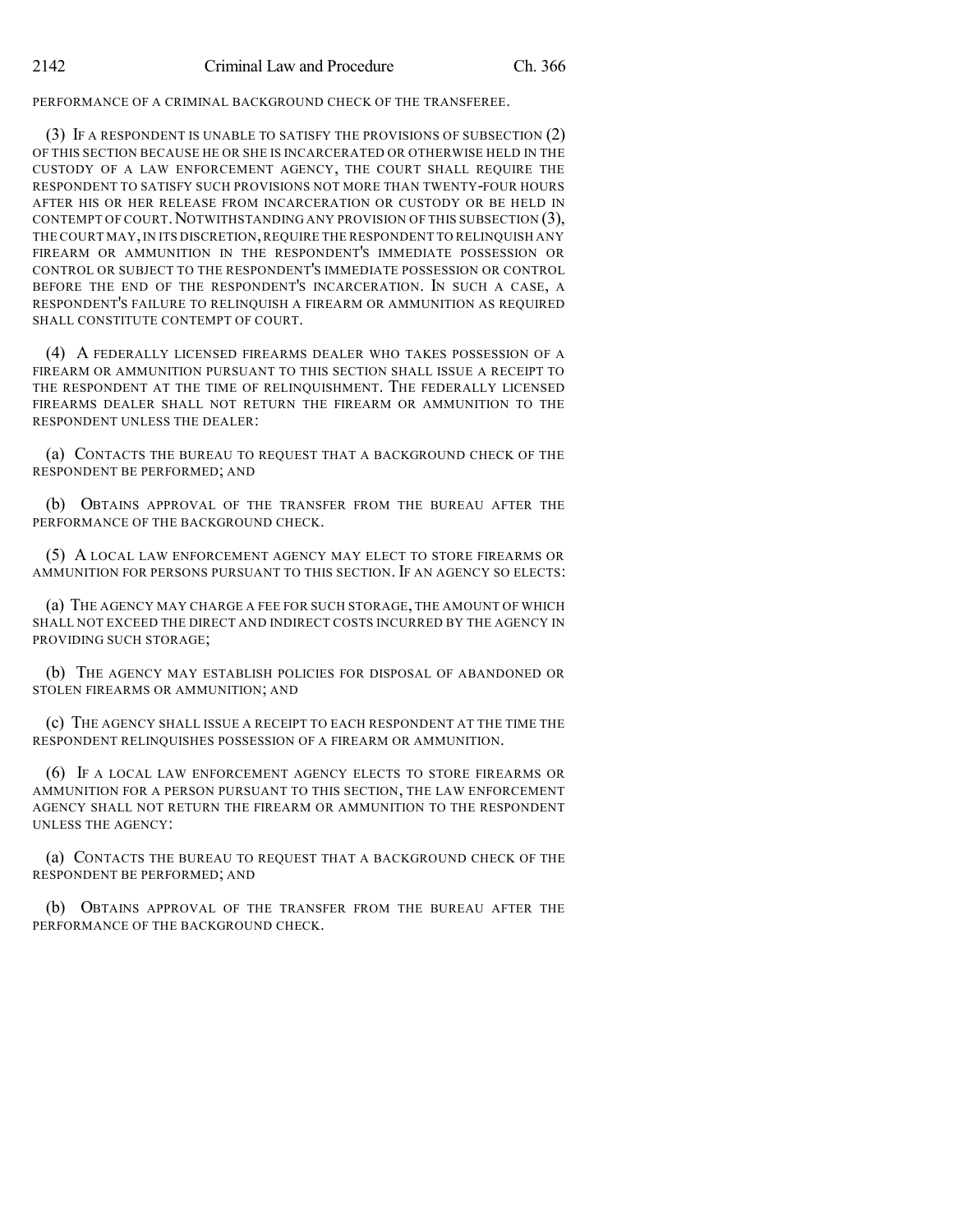(7) (a) A LAW ENFORCEMENT AGENCY THAT ELECTS TO STORE A FIREARM OR AMMUNITION FOR A PERSON PURSUANT TO THIS SECTION MAY ELECT TO CEASE STORING THE FIREARM OR AMMUNITION. A LAW ENFORCEMENT AGENCY THAT ELECTS TO CEASE STORING A FIREARM OR AMMUNITION FOR A PERSON SHALL NOTIFY THE PERSON OF SUCH DECISION AND REQUEST THAT THE PERSON IMMEDIATELY MAKE ARRANGEMENTS FOR THE TRANSFER OF THE POSSESSION OF THE FIREARM OR AMMUNITION TO THE PERSON OR, IF THE PERSON IS PROHIBITED FROM POSSESSING A FIREARM,TO ANOTHER PERSON WHO IS LEGALLY PERMITTED TO POSSESS A FIREARM.

(b) IF A LAW ENFORCEMENT AGENCY ELECTS TO CEASE STORING A FIREARM OR AMMUNITION FOR A PERSON AND NOTIFIES THE PERSON AS DESCRIBED IN PARAGRAPH (a) OF THIS SUBSECTION (7), THE LAW ENFORCEMENT AGENCY MAY DISPOSE OF THE FIREARM OR AMMUNITION IF THE PERSON FAILS TO MAKE ARRANGEMENTS FOR THE TRANSFER OF THE FIREARM OR AMMUNITION AND COMPLETE SAID TRANSFER WITHIN NINETY DAYS OF RECEIVING SUCH NOTIFICATION.

(8) IF A RESPONDENT SELLS OR OTHERWISE TRANSFERS A FIREARM OR AMMUNITION TO A PRIVATE PARTY WHO MAY LEGALLY POSSESS THE FIREARM OR AMMUNITION, AS DESCRIBED IN SUBPARAGRAPH (III) OF PARAGRAPH (c) OF SUBSECTION (2) OF THIS SECTION, THE RESPONDENT SHALL ACQUIRE:

(a) FROM THE TRANSFEREE,A WRITTEN RECEIPT ACKNOWLEDGING THE TRANSFER, WHICH RECEIPT SHALL BE DATED AND SIGNED BY THE RESPONDENT AND THE TRANSFEREE; AND

(b) FROM THE LICENSED GUN DEALER WHO REQUESTS FROM THE BUREAU A BACKGROUND CHECK OF THE TRANSFEREE, AS DESCRIBED IN SECTION 18-12-112, C.R.S., A WRITTEN STATEMENT OF THE RESULTS OF THE BACKGROUND CHECK.

(9)(a) NOT MORE THAN THREE BUSINESS DAYS AFTER THE RELINQUISHMENT,THE RESPONDENT SHALL FILE A COPY OF THE RECEIPT ISSUED PURSUANT TO SUBSECTION (4), (5), OR (8) OF THIS SECTION, AND, IF APPLICABLE, THE WRITTEN STATEMENT OF THE RESULTS OF A BACKGROUND CHECK PERFORMED ON THE RESPONDENT, AS DESCRIBED IN PARAGRAPH (b) OF SUBSECTION (8)OF THIS SECTION,WITH THE COURT AS PROOF OF THE RELINQUISHMENT. IF A RESPONDENT FAILS TO TIMELY FILE A RECEIPT OR WRITTEN STATEMENT AS DESCRIBED IN THIS SUBSECTION (9):

(I) THE FAILURE CONSTITUTES A VIOLATION OF THE PROTECTION ORDER PURSUANT TO SECTION  $18-6-803.5$  (1) (c), C.R.S.; AND

(II) THE COURT SHALL ISSUE A WARRANT FOR THE RESPONDENT'S ARREST.

(b) IN ANY SUBSEQUENT PROSECUTION FOR A VIOLATION OF A PROTECTION ORDER DESCRIBED IN THIS SUBSECTION (9), THE COURT SHALL TAKE JUDICIAL NOTICE OF THE DEFENDANT'S FAILURE TO FILE A RECEIPT OR WRITTEN STATEMENT, WHICH WILL CONSTITUTE PRIMA FACIE EVIDENCE OF A VIOLATION OF THE PROTECTION ORDER PURSUANT TO SECTION  $18-6-803.5(1)$  (c), C.R.S., AND TESTIMONY OF THE CLERK OF THE COURT OR HIS OR HER DEPUTY IS NOT REQUIRED.

(10) NOTHING IN THIS SECTION SHALL BE CONSTRUED TO LIMIT A RESPONDENT'S RIGHT TO PETITION THE COURT FOR DISMISSAL OF A PROTECTION ORDER.